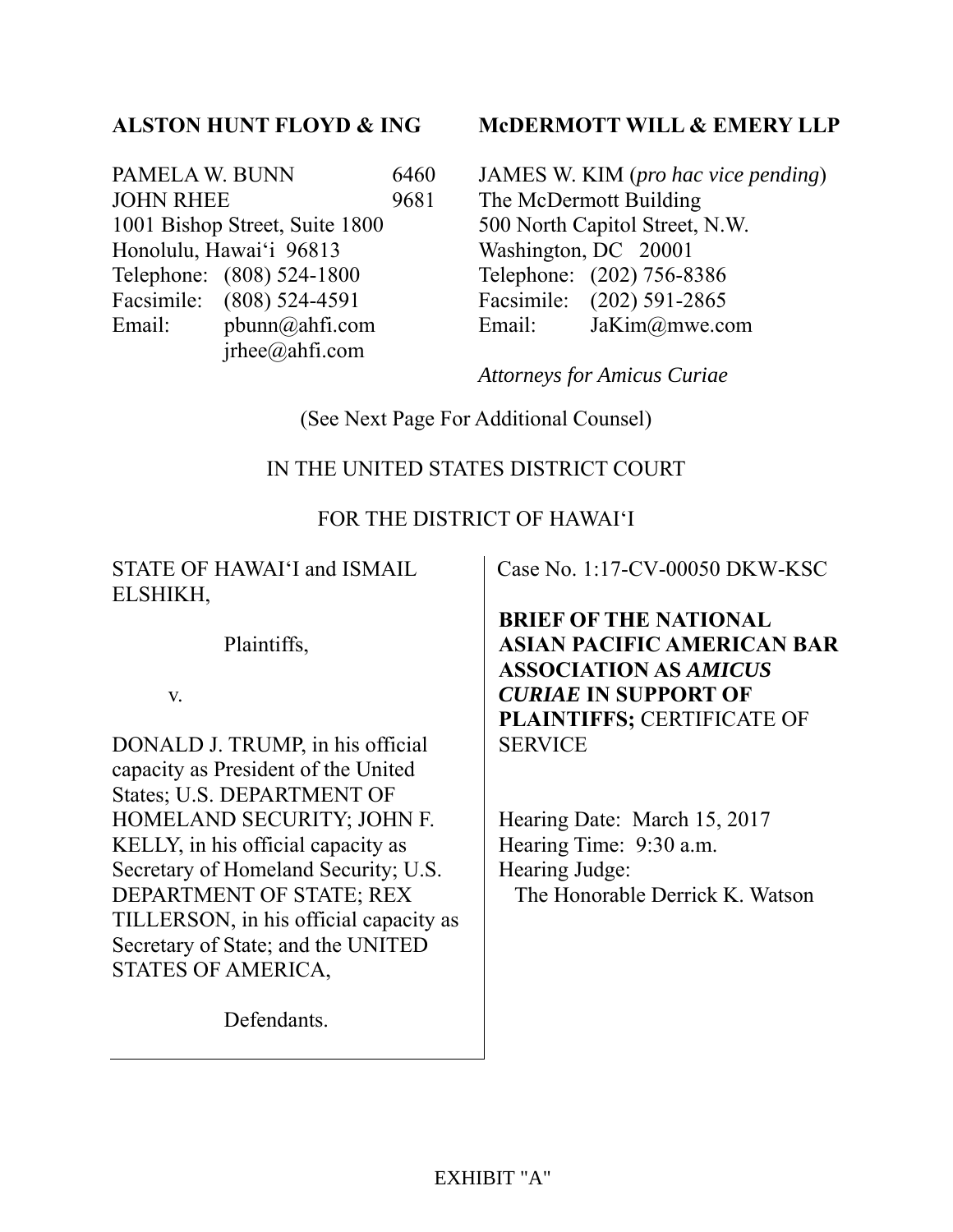## **ADDITIONAL COUNSEL**

### **NATIONAL ASIAN PACIFIC AMERICAN BAR ASSOCIATION**

TINA MATSUOKA (*pro hac vice pending*) MEREDITH S.H. HIGASHI (*pro hac vice pending*) NAVDEEP SINGH (*pro hac vice pending*) RACHANA PATHAK (*pro hac vice pending*) 1612 K Street NW, Suite 510 Washington D.C. 20006 Telephone: (202) 775-9555 Facsimile: (202) 775-9333 E-mail: tmatsuoka@napaba.org mhigashi@napaba.org nsingh@napaba.org radha.pathak@strismaher.com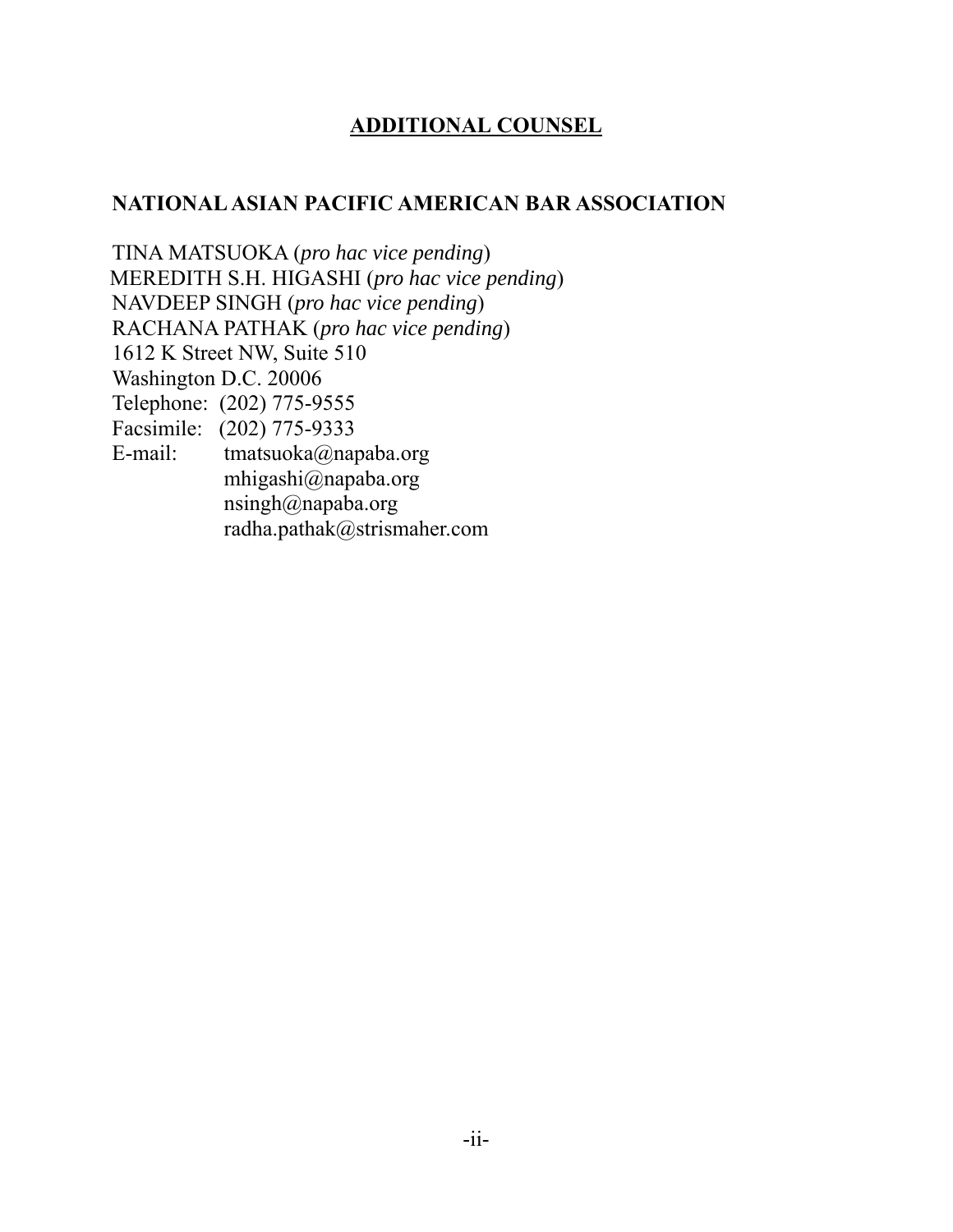## **TABLE OF CONTENTS**

| Ι.   |                                                                   |                                                                                                                                                                       |  |
|------|-------------------------------------------------------------------|-----------------------------------------------------------------------------------------------------------------------------------------------------------------------|--|
| II.  | Congress Prohibited Nationality-Based Discrimination To Reverse a |                                                                                                                                                                       |  |
|      | A.                                                                | The Revised Order Echoes Historical Discrimination in the<br>Application of Immigration Laws Based upon National Origin3                                              |  |
|      | <b>B.</b>                                                         | In 1965, Congress and President Lyndon B. Johnson<br>Dismantled Immigration Quotas Based upon Nationality and<br>Generally Barred Distinctions Based upon "Race, Sex, |  |
| III. | The Executive Order Violates 8 U.S.C. § 1152(a)(1)(A)'s Bar on    |                                                                                                                                                                       |  |
|      | A.                                                                | The 1965 Immigration and Nationality Act Amendments<br>Prohibit Discrimination Related to National Origin. 14                                                         |  |
|      | <b>B.</b>                                                         | The Legislative History of 8 U.S.C. $\S 1152(a)(1)(A)$ Further<br>Supports the Broad Prohibition on Nationality-Based                                                 |  |
| IV.  | Statutory Limits Constrain the Executive's Discretion Related to  |                                                                                                                                                                       |  |
|      | A.                                                                |                                                                                                                                                                       |  |
|      | <b>B.</b>                                                         | The Executive's Discretion over Admission of Aliens Is                                                                                                                |  |
|      |                                                                   |                                                                                                                                                                       |  |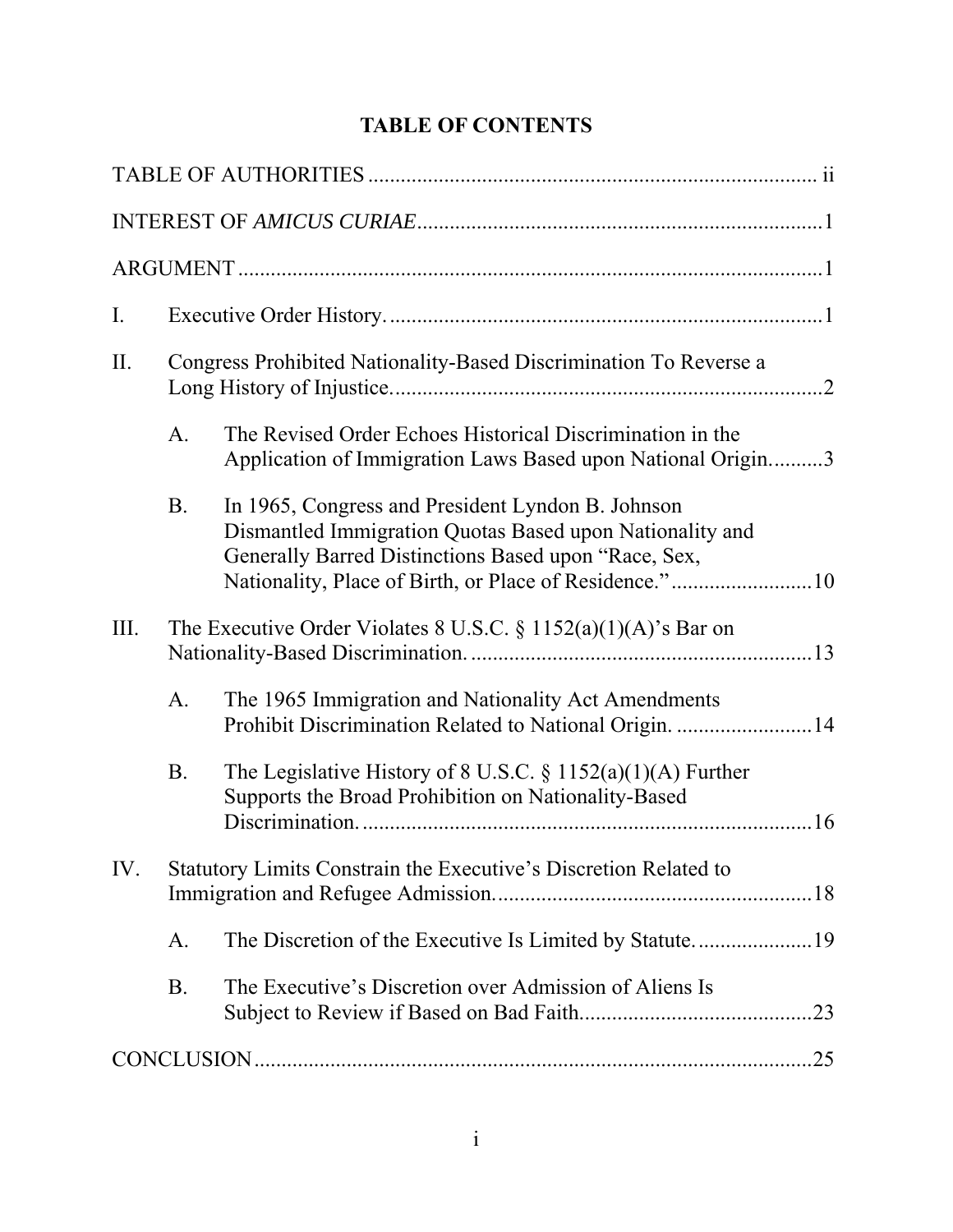## **TABLE OF AUTHORITIES**

| ase |
|-----|
|-----|

| Abdullah v. INS,                                                        |
|-------------------------------------------------------------------------|
| Abourezk v. Reagan,                                                     |
| Allende v. Shultz,                                                      |
| American Academy of Religion v. Napolitano,                             |
| Arizona v. United States,                                               |
| Aziz v. Trump,<br>No. 117CV116LMBTCB, 2017 WL 580855 (E.D. Va. Feb. 13, |
| Bertrand v. Sava,                                                       |
| Boumediene v. Bush,                                                     |
| Chau v. Dep't of State,                                                 |
| Freytag v. Commissioner,                                                |
| Galvan v. Press,                                                        |
| Hampton v. Mow Sun Wong,<br>.23                                         |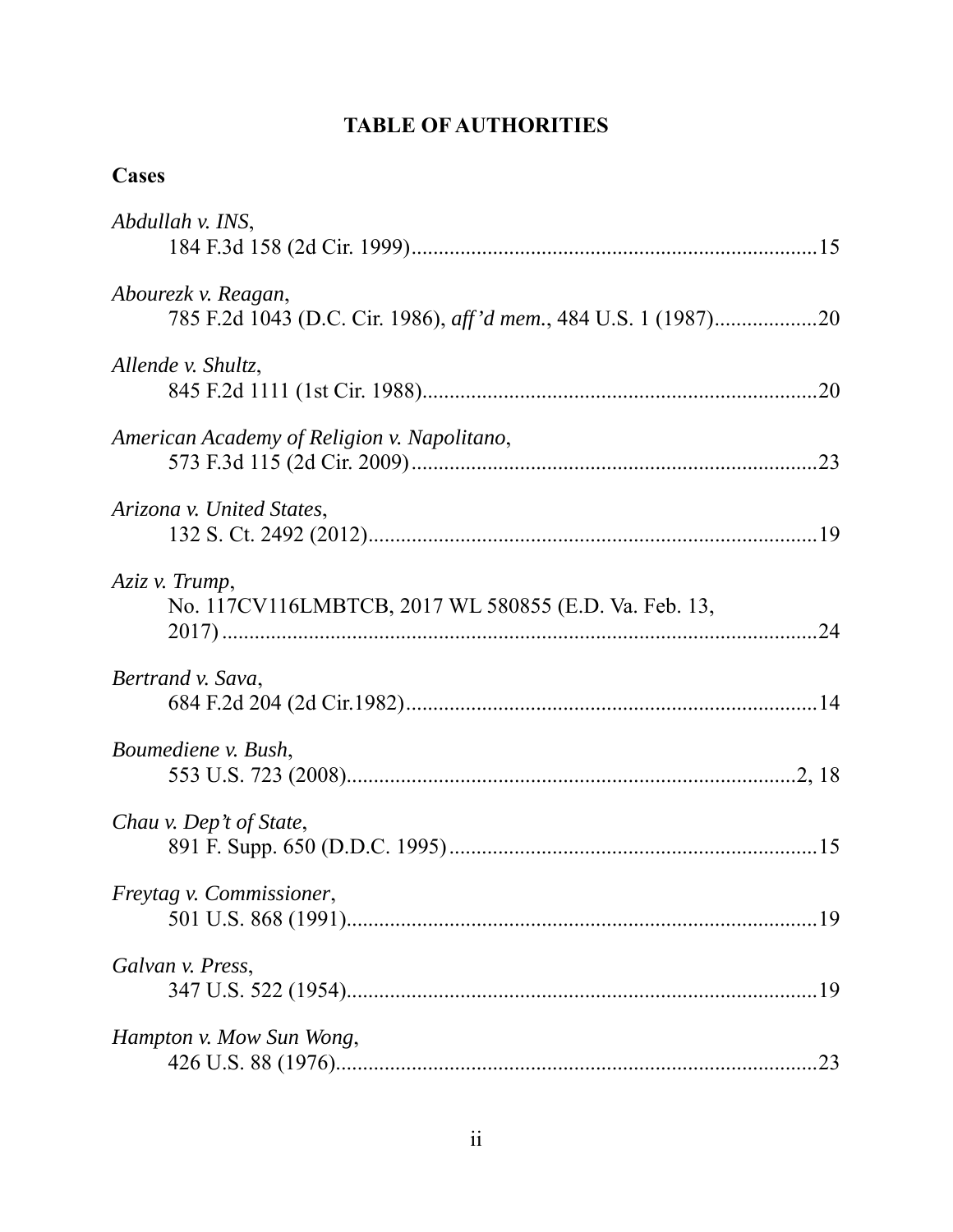| INS v. Chadha,                                                                                                                                |  |
|-----------------------------------------------------------------------------------------------------------------------------------------------|--|
| Kerry v. Din,                                                                                                                                 |  |
| Legal Assistance for Vietnamese Asylum Seekers v. Dep't of State<br>("LAVAS"),<br>45 F.3d 469 (D.C. Cir. 1995), vacated on other grounds, 519 |  |
| Mow Sun Wong v. Campbell,                                                                                                                     |  |
| Olsen v. Albright,                                                                                                                            |  |
| Washington v. Trump,                                                                                                                          |  |
| Wong Wing Hang v. INS,                                                                                                                        |  |
| Youngstown Sheet & Tube Co. v. Sawyer,                                                                                                        |  |
| Zadvydas v. Davis,                                                                                                                            |  |
| Zivotofsky v. Clinton,                                                                                                                        |  |
| <b>Statutes and Rules</b>                                                                                                                     |  |
|                                                                                                                                               |  |
|                                                                                                                                               |  |
|                                                                                                                                               |  |
|                                                                                                                                               |  |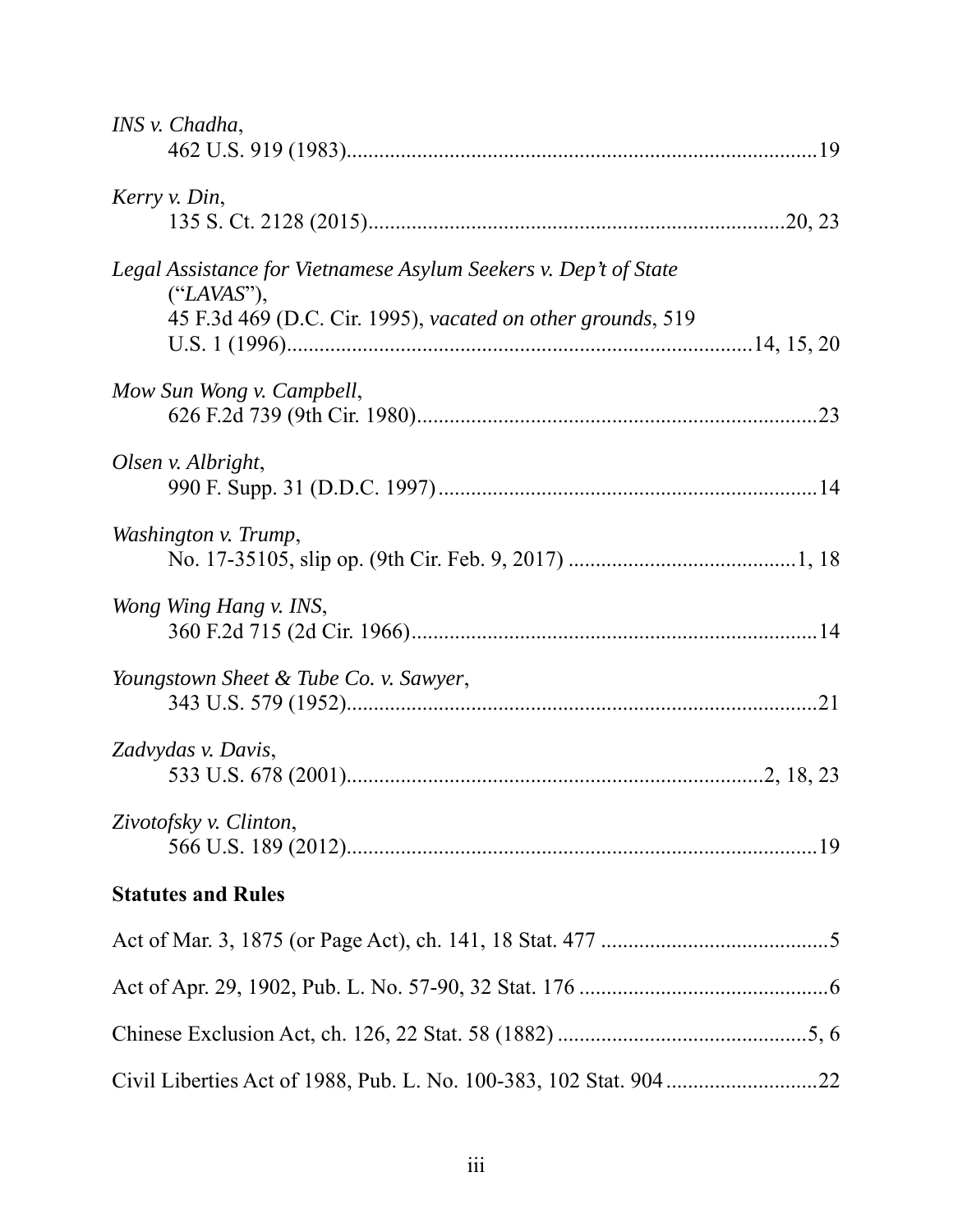| Exec. Order No. 13769, 82 Fed. Reg. 8977 (Jan. 27, 2017) ("Original   |
|-----------------------------------------------------------------------|
| Exec. Order No. 13780, 82 Fed. Reg. 13209 (Mar. 6, 2017) ("Revised    |
|                                                                       |
|                                                                       |
|                                                                       |
| Immigration Act of 1924 (or Asian Exclusion Act), Pub. L. No. 68-     |
| Immigration and Nationality Act (or McCarran-Walter Act), Pub. L.     |
| Immigration and Nationality Act of 1965, Pub. L. No. 89-236, 79 Stat. |
|                                                                       |
| Magnuson Act of 1943 (or Chinese Exclusion Repeal Act), Pub. L.       |
|                                                                       |
|                                                                       |
|                                                                       |
|                                                                       |
|                                                                       |
|                                                                       |
|                                                                       |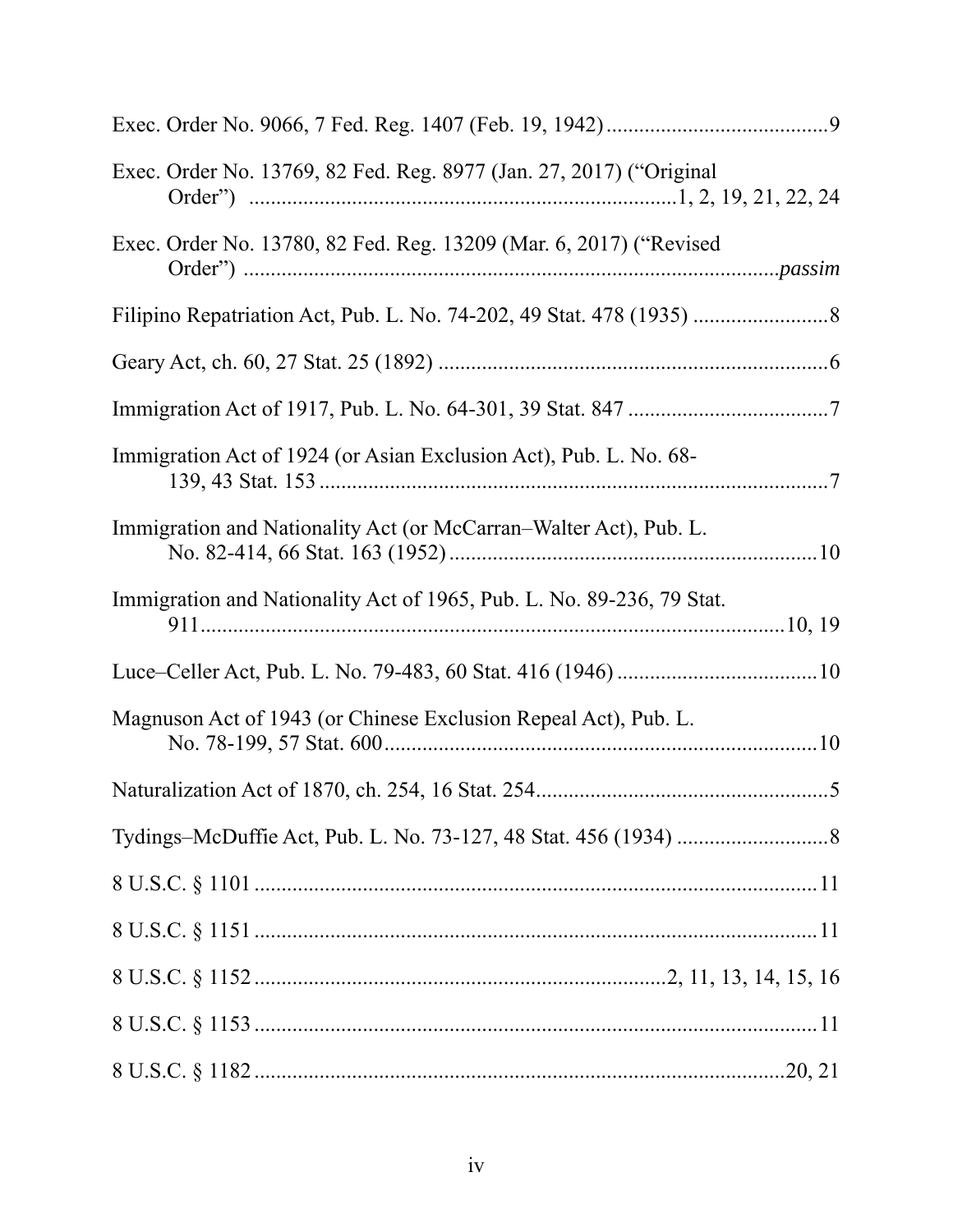## **Other Authorities**

| Gabriel J. Chin, The Civil Rights Revolution Comes to Immigration<br>Law: A New Look at the Immigration and Nationality Act of                                                                                                                                                                                                                                                                             |
|------------------------------------------------------------------------------------------------------------------------------------------------------------------------------------------------------------------------------------------------------------------------------------------------------------------------------------------------------------------------------------------------------------|
| Bill Ong Hing, Making and Remaking Asian America Through                                                                                                                                                                                                                                                                                                                                                   |
|                                                                                                                                                                                                                                                                                                                                                                                                            |
| Victor M. Hwang, Brief of Amici Curiae Asian Pacific Islander Legal<br>Outreach and 28 Asian Pacific American Organizations, in<br>support of all respondents in the Six Consolidated Marriage<br>Cases, Lancy Woo and Cristy Chung, et al., Respondents, v. Bill<br>Lockyer, et al., Appellants on Appeal to the Court of Appeal of<br>the State of California, First Appellate District, Division Three, |
| John F. Kennedy, Remarks to Delegates of the American Committee                                                                                                                                                                                                                                                                                                                                            |
| Erika Lee, The Making of Asian America: A History (2015) 4, 7, 8, 9, 10                                                                                                                                                                                                                                                                                                                                    |
| National Park Service, Honouliuli National Monument: Historical                                                                                                                                                                                                                                                                                                                                            |
| 1907 Bellingham Riots, Seattle Civil Rights & Labor History Project                                                                                                                                                                                                                                                                                                                                        |
| George Anthony Peffer, Forbidden Families: Emigration Experiences<br>of Chinese Women Under the Page Law, 1875–1882, 6 J. Am.                                                                                                                                                                                                                                                                              |
| Karthick Ramakrishnan & Farah Z. Ahmad, State of Asian Americans<br>and Pacific Islanders Series: A Multifaceted Portrait of a                                                                                                                                                                                                                                                                             |
| Natsu Taylor Saito, Model Minority, Yellow Peril: Functions of<br>"Foreignness" in the Construction of Asian American Legal                                                                                                                                                                                                                                                                                |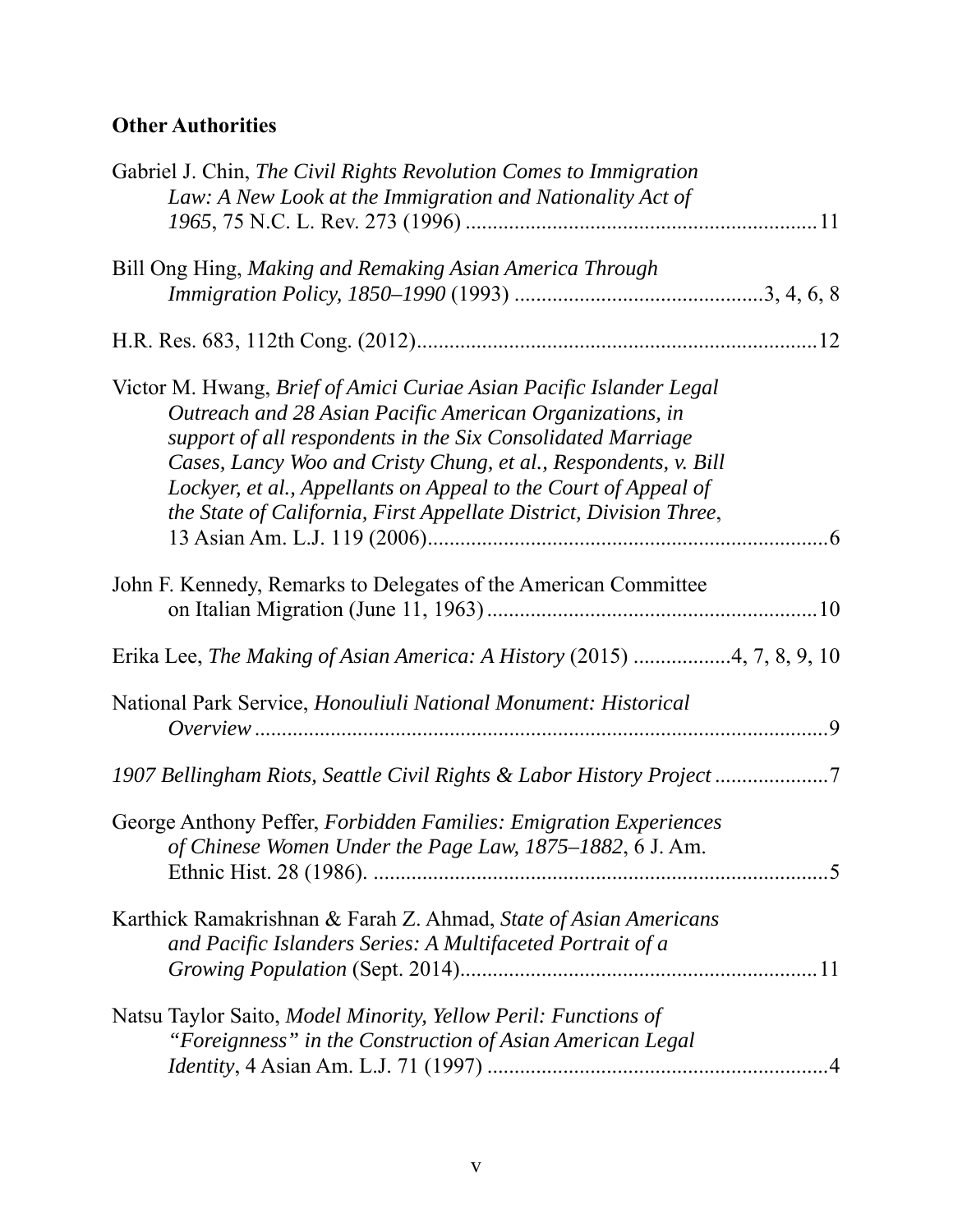| Oscar M. Trelles II & James F. Bailey III, Immigration Nationality<br>Acts, Legislative Histories and Related Documents 1950-1978 |     |
|-----------------------------------------------------------------------------------------------------------------------------------|-----|
|                                                                                                                                   |     |
| Donald J. Trump, Statement on Preventing Muslim Immigration (Dec.                                                                 | .24 |
| U.S. Dep't of Justice, Confession of Error: The Solicitor General's                                                               |     |
| Mistakes During the Japanese-American Internment Cases                                                                            |     |
|                                                                                                                                   |     |
| Helen Zia, Asian American Dreams: The Emergence of An American                                                                    |     |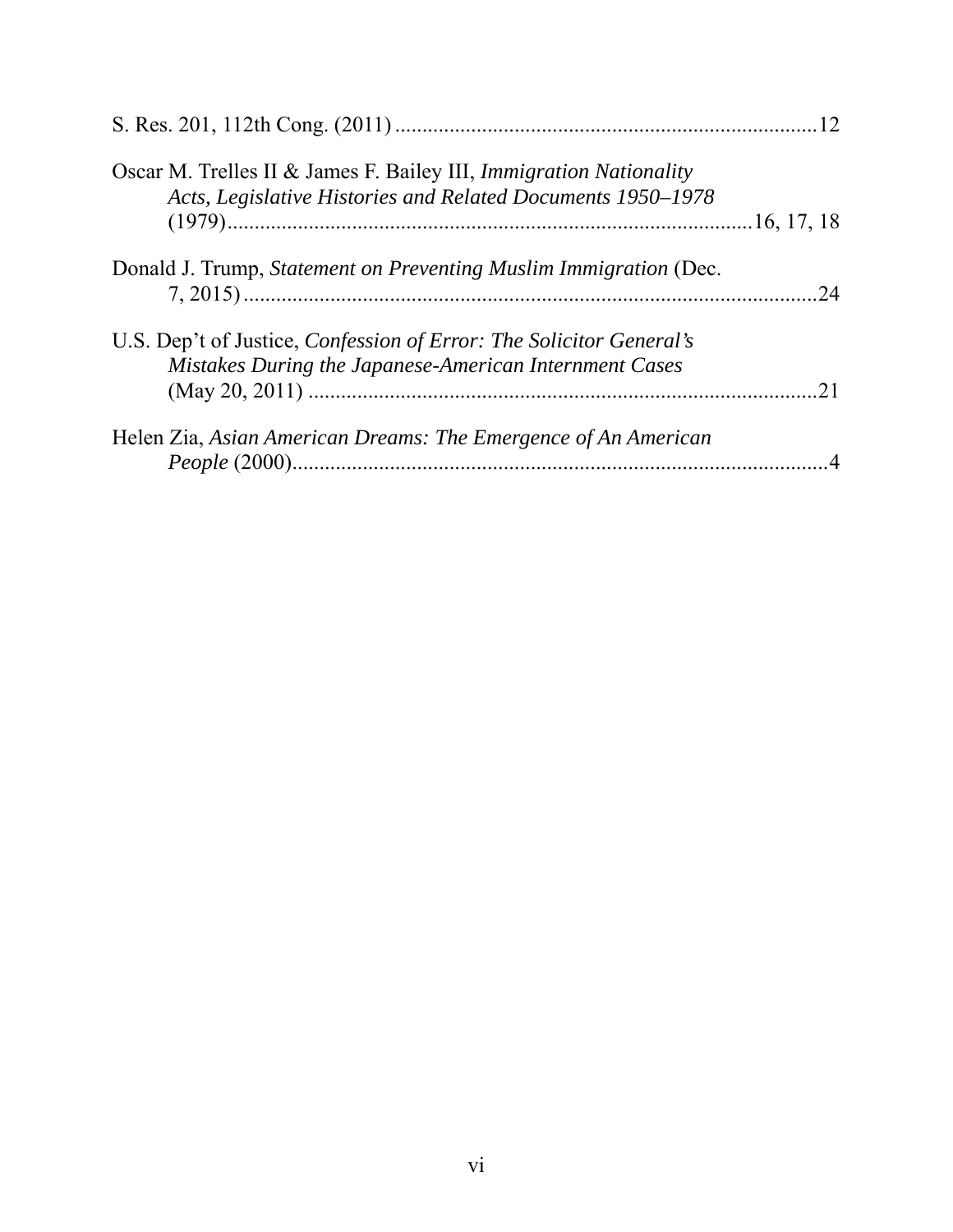#### **INTEREST OF AMICUS CURIAE**

The National Asian Pacific American Bar Association ("NAPABA") is the national association of Asian Pacific American attorneys, judges, law professors, and law students, representing the interests of over seventy-five state and local Asian Pacific American bar associations and nearly 50,000 attorneys who work in solo practices, large firms, corporations, legal services organizations, nonprofit organizations, law schools, and government agencies. Since its inception in 1988, NAPABA has served as the national voice for Asian Pacific Americans in the legal profession and has promoted justice, equity, and opportunity for Asian Pacific Americans. In furtherance of its mission, NAPABA opposes discrimination, including on the basis of race, religion, and national origin, and promotes the equitable treatment of all under the law.

#### **ARGUMENT**

#### **I. Executive Order History.**

On January 27, 2017, President Donald J. Trump issued Executive Order No. 13769, 82 Fed. Reg. 8977, titled, "Protecting the Nation from Foreign Terrorist Entry into the United States" ("Original Order"). The Original Order was temporarily enjoined by multiple courts, including the U.S. District Court for the Western District of Washington, whose order the U.S. Court of Appeals for the Ninth Circuit declined to stay. *Washington v. Trump*, No. 17-35105, slip op. at 13–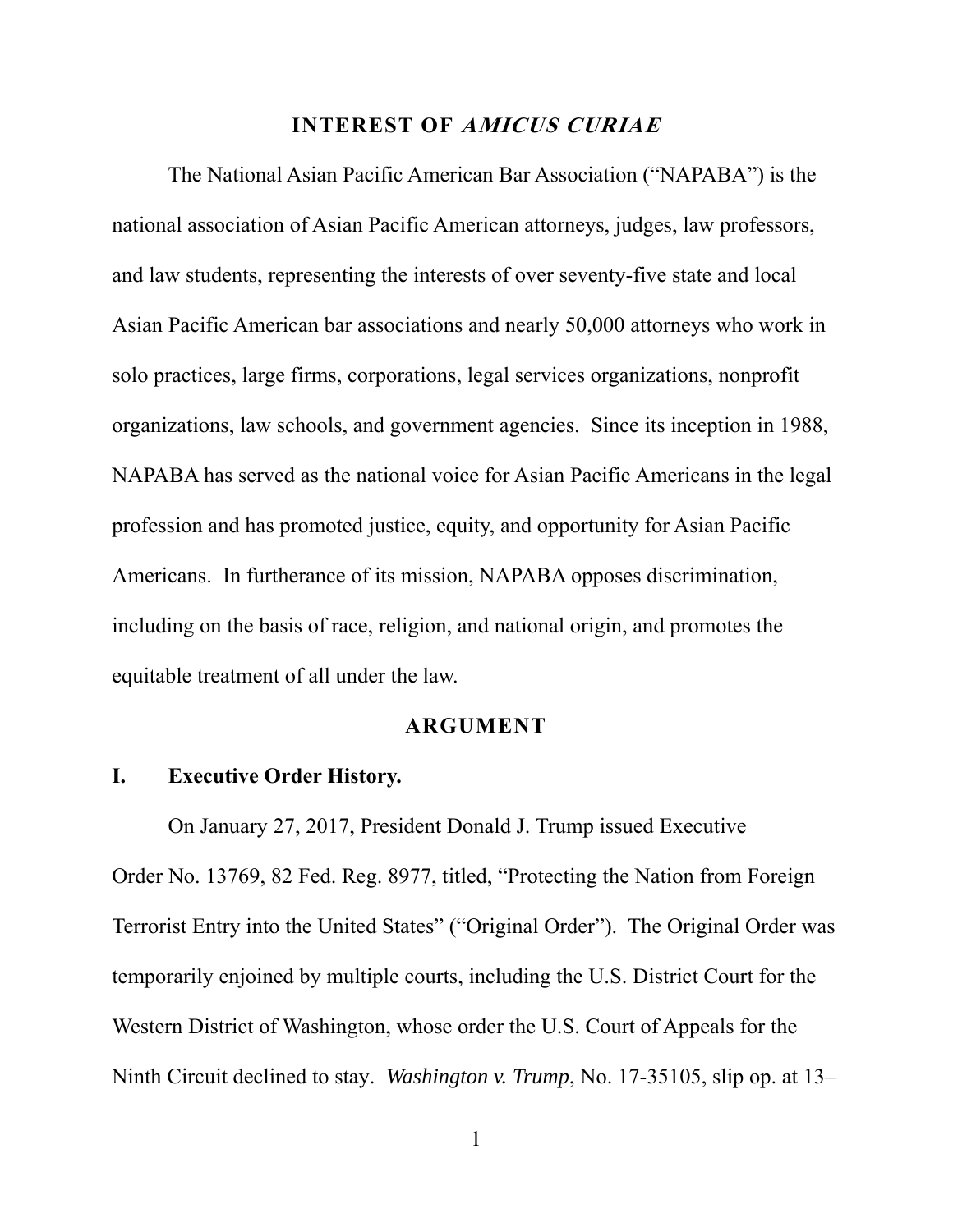14 (9th Cir. Feb. 9, 2017) (finding "no precedent to support" Defendants' claim of unreviewable presidential discretion in the area of immigration policy, and observing that Defendants' argument "runs contrary to the fundamental structure of our constitutional democracy") (citing *Boumediene v. Bush*, 553 U.S. 723, 765  $(2008)$ ).<sup>1</sup>

On March 6, 2017, the President signed Executive Order No. 13780, 82 Fed. Reg. 13209, with the same title ("Revised Order"), replacing the Original Order and maintaining many of the same restrictions, including restricting granting of visas to individuals from six of the original seven nations based upon their country of origin. In doing so, the Revised Order violated fundamental statutory limitations on the Executive's exercise of immigration and admissions determinations that reflect and promote constitutional guarantees of due process and equal protection.

## **II. Congress Prohibited Nationality-Based Discrimination to Reverse a Long History of Injustice.**

During the heart of the Civil Rights Era, Congress enacted and President Lyndon Johnson signed the Immigration and Nationality Act of 1965, Pub. L. No. 89-236, 79 Stat. 911, to prohibit preference, priority, or discrimination in the

 <sup>1</sup> *See also, e.g.*, *Zadvydas v. Davis*, 533 U.S. 678, 695 (2001) (even in the context of immigration law, congressional and executive power "is subject to important constitutional limitations").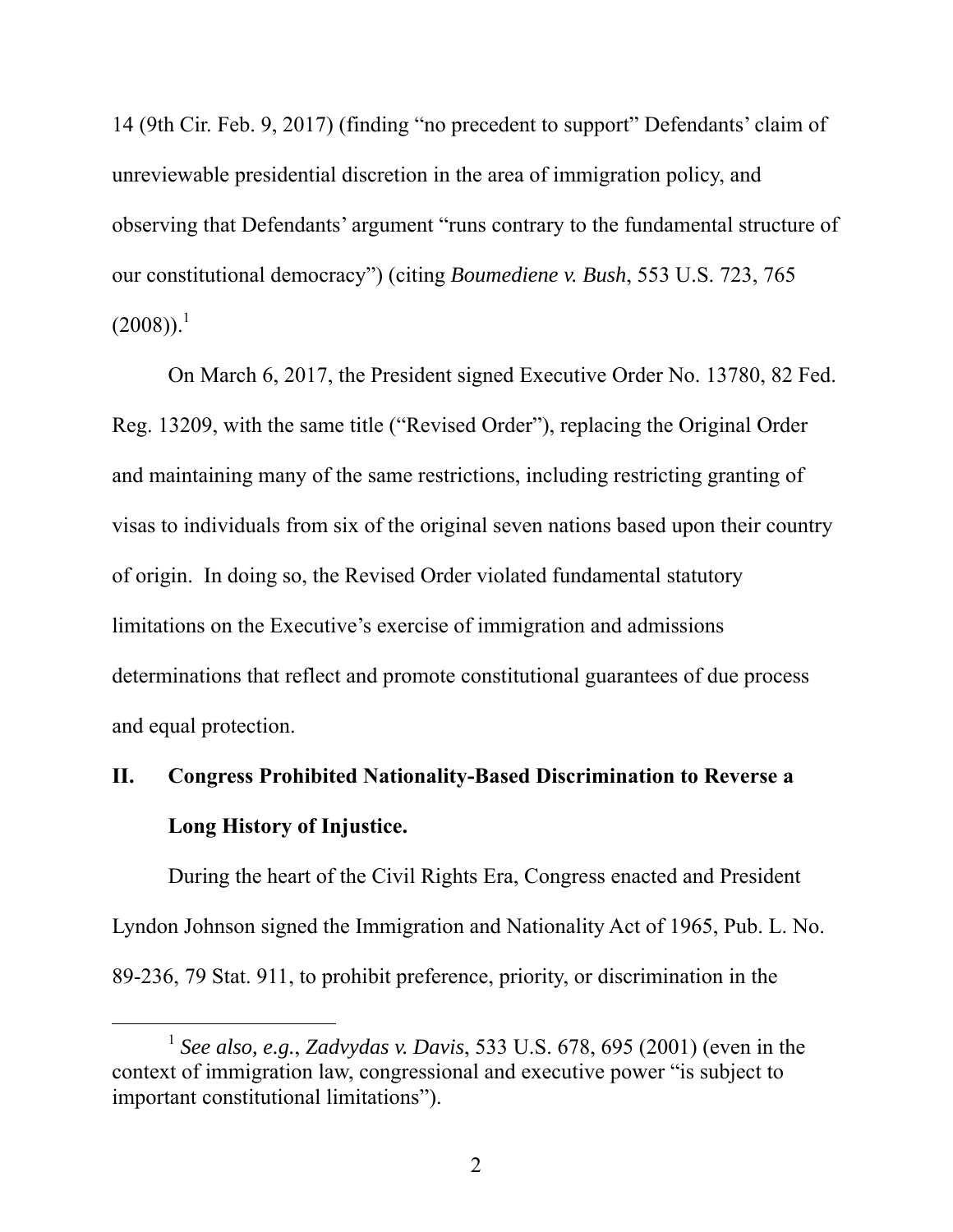issuance of immigrant visas due to "race, sex, nationality, place of birth, or place of residence." 8 U.S.C.  $\S$  1152(a)(1)(A). This provision marked a firm break from the country's long history of invidious discrimination in immigration. It also sought to prevent the country from repeating the errors of its past. The terms of the Revised Order depart from Section 1152(a)(1)(A)'s unambiguous rule as applied by courts to admission decisions and, accordingly, must be set aside as contrary to law.

#### **A. The Revised Order Echoes Historical Discrimination in the**

#### **Application of Immigration Laws Based upon National Origin.**

Asian Pacific Americans are acutely familiar with the impact of exclusionary laws, having historically been the subjects of systematic and increasingly expansive immigration restrictions by Congress that reflected and validated offensive stereotypes. The state of Hawaii's pronounced and pervasive experience with restrictions on Asian and Pacific Islander migration reflects the complex history and legacy shaped by these policies. In Hawai'i, the expanding sugarcane industry during the mid-1800s spurred the recruitment of laborers from Asia and other regions. Bill Ong Hing, *Making and Remaking Asian America Through Immigration Policy, 1850–1990*, at 36 (1993). Chinese migrants comprised the first of these laborers and eventually, Japanese laborers became the largest group, while Filipinos, Koreans, Portuguese, and Puerto Rican workers, along with others,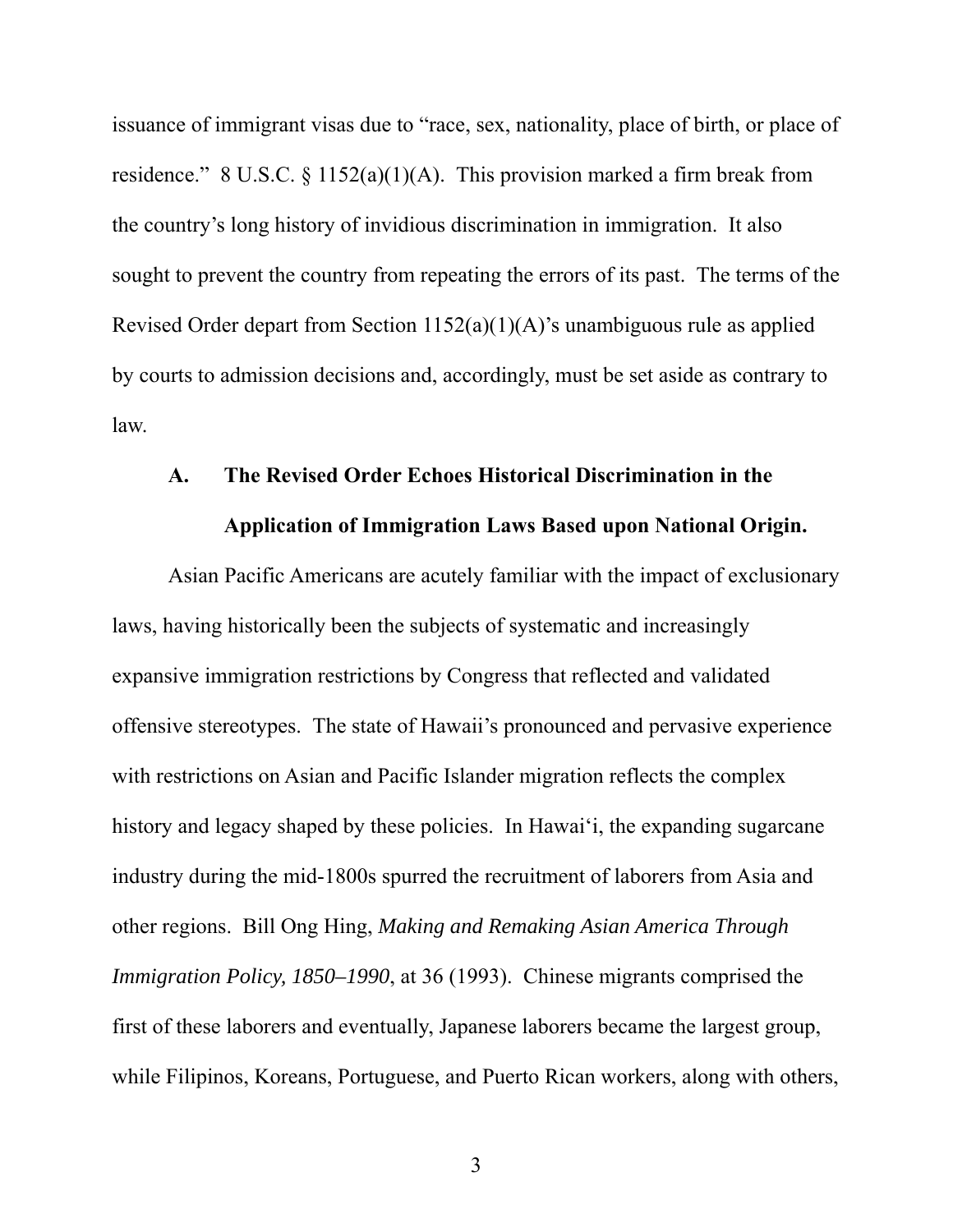joined them to form the backbone of the plantation and industry workforce, establishing significant populations of several diverse groups in Hawai'i before annexation. *See* Erika Lee, *The Making of Asian America: A History* 74 (2015); Hing, *supra*, at 27; Helen Zia, *Asian American Dreams: The Emergence of An American People* 36–37 (2000). After Hawai'i became a U.S. territory in 1900, the closing and opening of waves of immigrant labor from different Asian countries reflected the restrictions of U.S. immigration laws.

Asians first began migrating to the U.S. mainland in significant numbers in the mid-1800s, with Chinese nationals being the earliest sizeable group. *See* Hing, *supra*, at 19–20. As conditions weakened in their homelands, economic opportunity beckoned Asian laborers to the United States. The discovery of gold and westward expansion fueled demand for low-wage labor. Industrial employers actively recruited Chinese nationals to fill some of the most demanding jobs, particularly in domestic service, mining, and railroad construction. *Id.* at 20.

However, the resulting growth in the immigrant labor population also instilled anger and resentment among native-born workers eager for work and better wages. *Id*. at 21. Chinese immigrants, in particular, became targets of fierce hostility and violence. The so-called "Yellow Peril" refers to the widespread characterization of Chinese immigrants as "unassimilable aliens" with peculiar and threatening qualities. *See* Natsu Taylor Saito, *Model Minority, Yellow Peril:*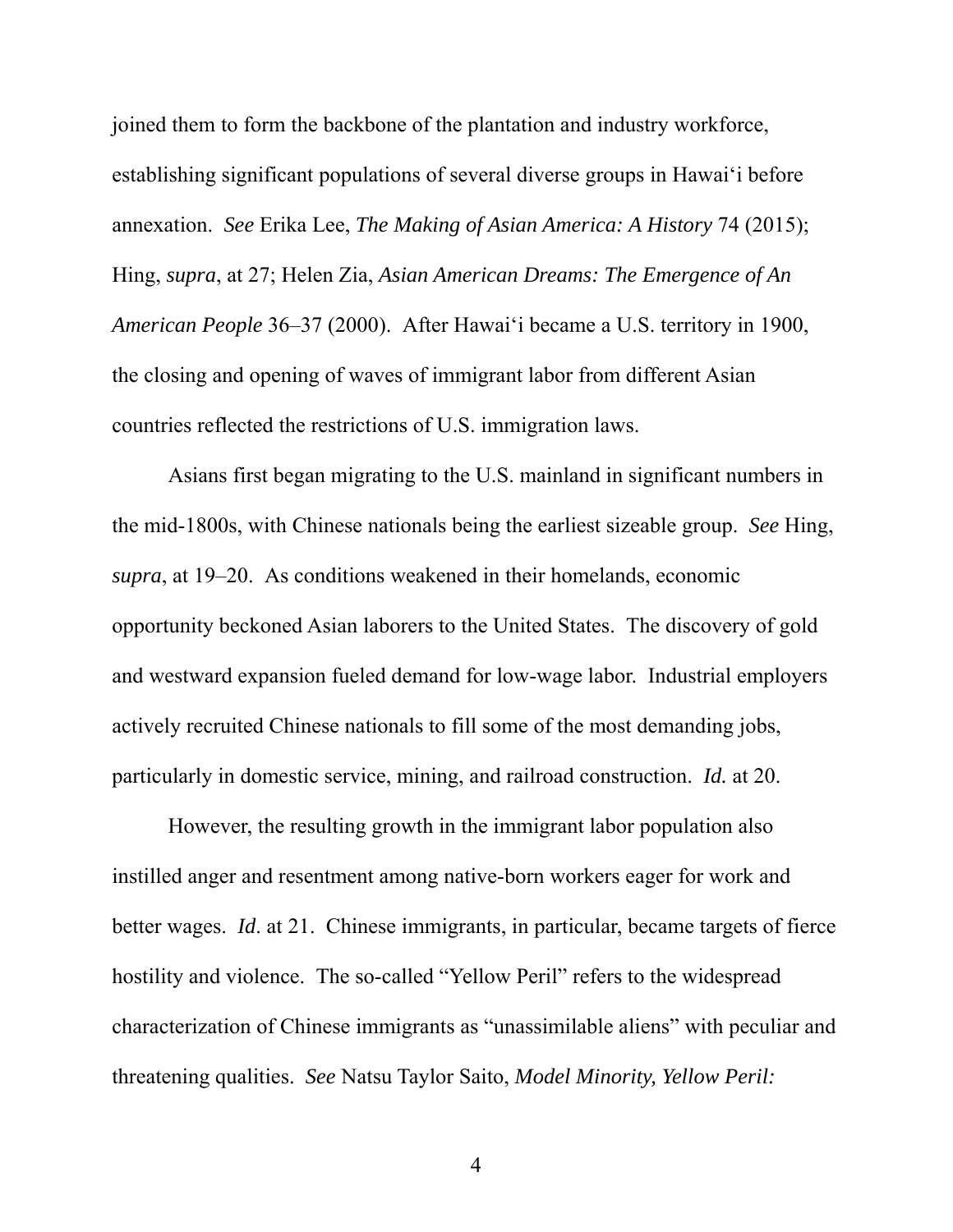*Functions of "Foreignness" in the Construction of Asian American Legal Identity*, 4 Asian Am. L.J. 71, 86–89 (1997).

Rather than countering such xenophobia and racism, Congress facilitated it by passing a series of laws that discouraged and ultimately barred immigration from China and other Asian countries. These laws marked the first time the federal government broadly enacted and enforced an immigration admissions policy that defined itself based on who it excluded.<sup>2</sup> The first such law came toward the tail end of Reconstruction, when Congress enacted the Page Act. Act of Mar. 3, 1875, ch. 141, 18 Stat. 477. Barring the entry of Asian immigrants considered "undesirable," the Page Act was largely enforced against Asian women, who were *presumed to be prostitutes* simply by virtue of their ethnicity. *See* George Anthony Peffer, *Forbidden Families: Emigration Experiences of Chinese Women Under the Page Law, 1875–1882*, 6 J. Am. Ethnic Hist. 28, 28–46 (1986). A few years later, Congress responded to persistent anti-Chinese fervor with the Chinese Exclusion Act on May 6, 1882, ch. 126, 22 Stat. 58, the first federal law to exclude people on the basis of their nationality. On the premise that the "coming of Chinese laborers . . . endanger[ed] the good order" of areas in the United States, the Act provided

 <sup>2</sup>  $\alpha$ <sup>2</sup> Naturalization and citizenship laws have always limited the scope of who could be a citizen, but the same was not so for rules on entry to the United States. The Naturalization Act of 1870, ch. 254, 16 Stat. 254, which barred Asians from naturalization, prefaced the era of Asian exclusion.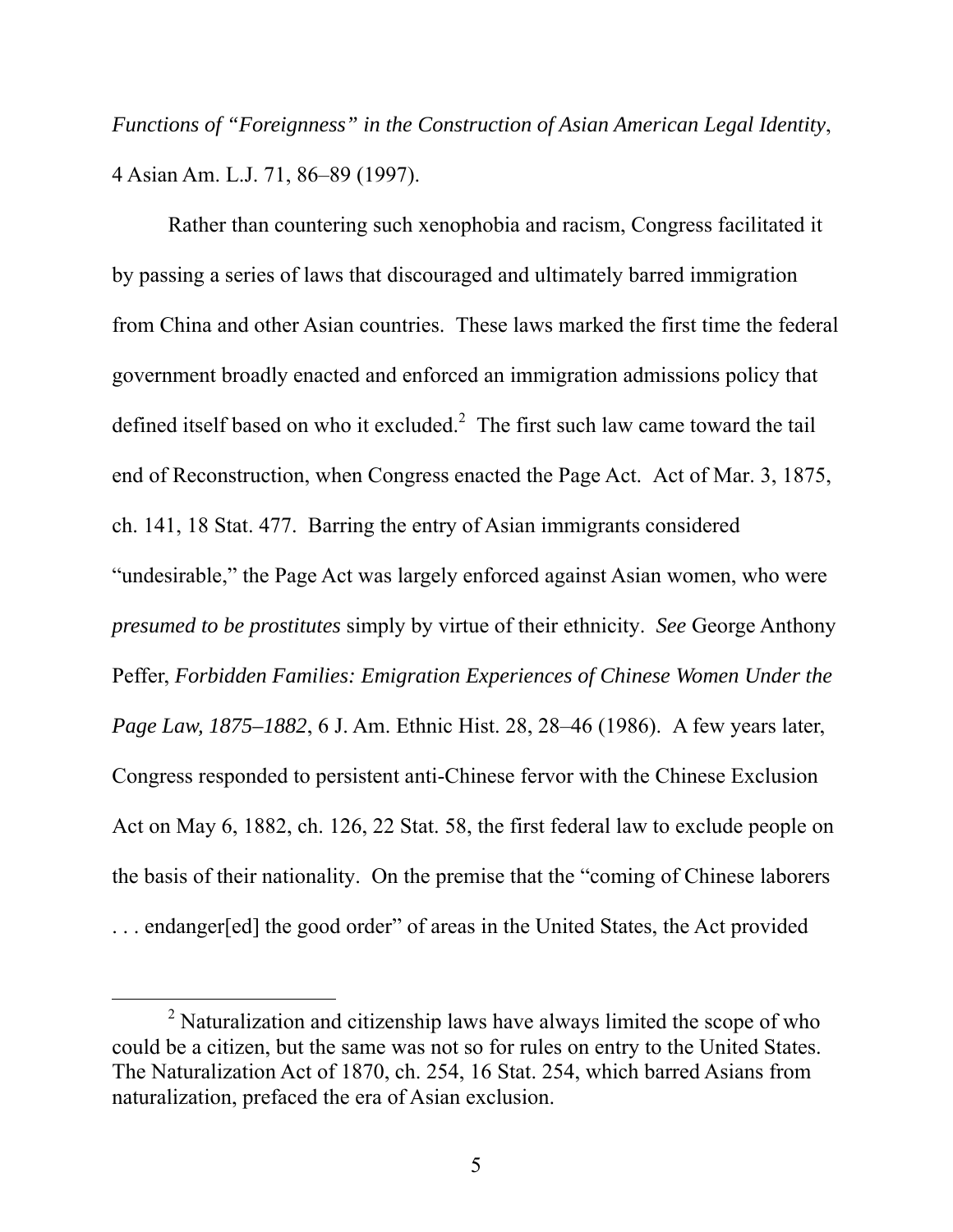that "[i]t shall not be lawful for any Chinese laborer to come, or, having so come after the expiration of said ninety days, to remain within the United States." *Id.* § 1, 22 Stat. at 59. The Chinese Exclusion Act halted immigration of Chinese laborers for ten years, prohibited Chinese nationals from becoming U.S. citizens, and uniquely burdened Chinese laborers who were already legally present and wished to leave and re-enter the United States. Congress first extended the exclusion period by ten years in 1892 with the Geary Act, ch. 60, 27 Stat. 25, and then indefinitely in 1902, Act of Apr. 29, 1902, Pub. L. No. 57-90, 32 Stat. 176.

Immigration restrictions were also expanded to other Asian groups. After the Chinese exclusion laws foreclosed employers from importing Chinese laborers, immigrants began coming in larger numbers from Japan, Korea, India, and the Philippines. *See* Hing, *supra*, at 27–31. As with the Chinese nationals before them, these immigrants and others, including southern and eastern Europeans, encountered strong nativist opposition as their numbers rose. *Id.* at 32.

The exclusionary policies of the U.S. government enforced and validated xenophobic sentiments and enabled violent backlash from nativist Americans. For example, the Asiatic Exclusion League was established in the early 20th century to prevent the immigration by people of Asian origin to the United States and Canada,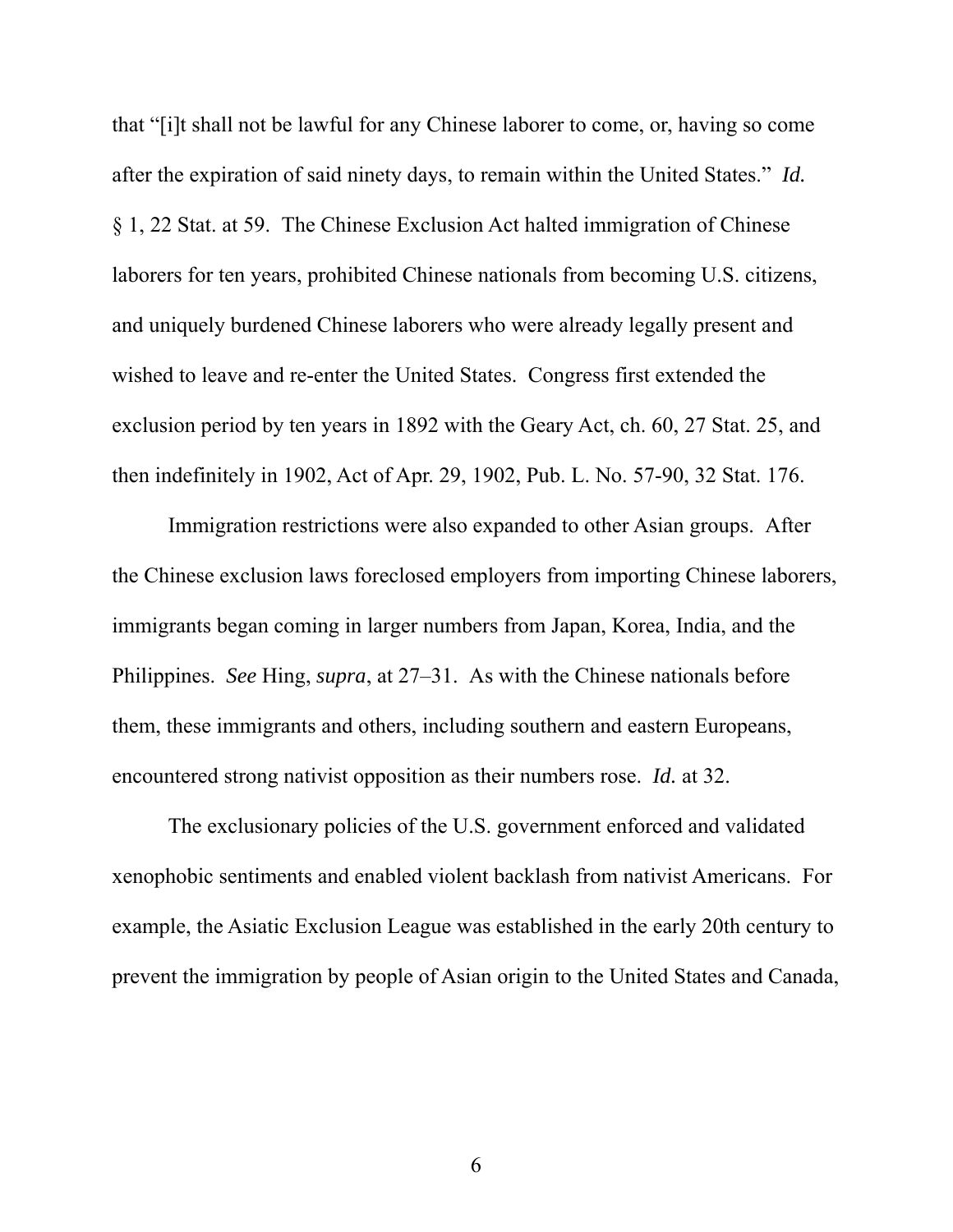which had a similar nationality-based system of immigration at the time.<sup>3</sup> On September 4, 1907, the Asiatic Exclusion League and labor unions led the "Bellingham Riots" in Bellingham, Washington, to expel South Asian immigrants working in local lumber mills. *See 1907 Bellingham Riots, Seattle Civil Rights & Labor History Project*, *available at* 

*http://depts.washington.edu/civilr/bham\_intro.htm. See also* Lee at 163-4 (the riots were the latest in series of anti-Asian violence targeting Chinese, Japanese, and South Asian laborers since the late-1800s).

Congress responded in the same way that it had to the perceived threat of Chinese immigrants to these growing populations. The Immigration Act of 1917, Pub. L. No. 64-301, 39 Stat. 847, catered to nativist preferences by creating the "Asiatic Barred Zone," which extended the Chinese exclusion laws to include nationals of other countries in South Asia, Southeast Asia, the Polynesian Islands,

 <sup>3</sup> *See* Victor M. Hwang, *Brief of Amici Curiae Asian Pacific Islander Legal Outreach and 28 Asian Pacific American Organizations, in support of all respondents in the Six Consolidated Marriage Cases, Lancy Woo and Cristy Chung, et al., Respondents, v. Bill Lockyer, et al., Appellants on Appeal to the Court of Appeal of the State of California, First Appellate District, Division Three*, 13 Asian Am. L.J. 119, 132 (2006) (the Asiatic Exclusion League was formed for the stated purpose of preserving "the Caucasian race upon American soil . . . [by] adoption of all possible measures to prevent or minimize the immigration of Asiatics to America" (internal quotation marks omitted)).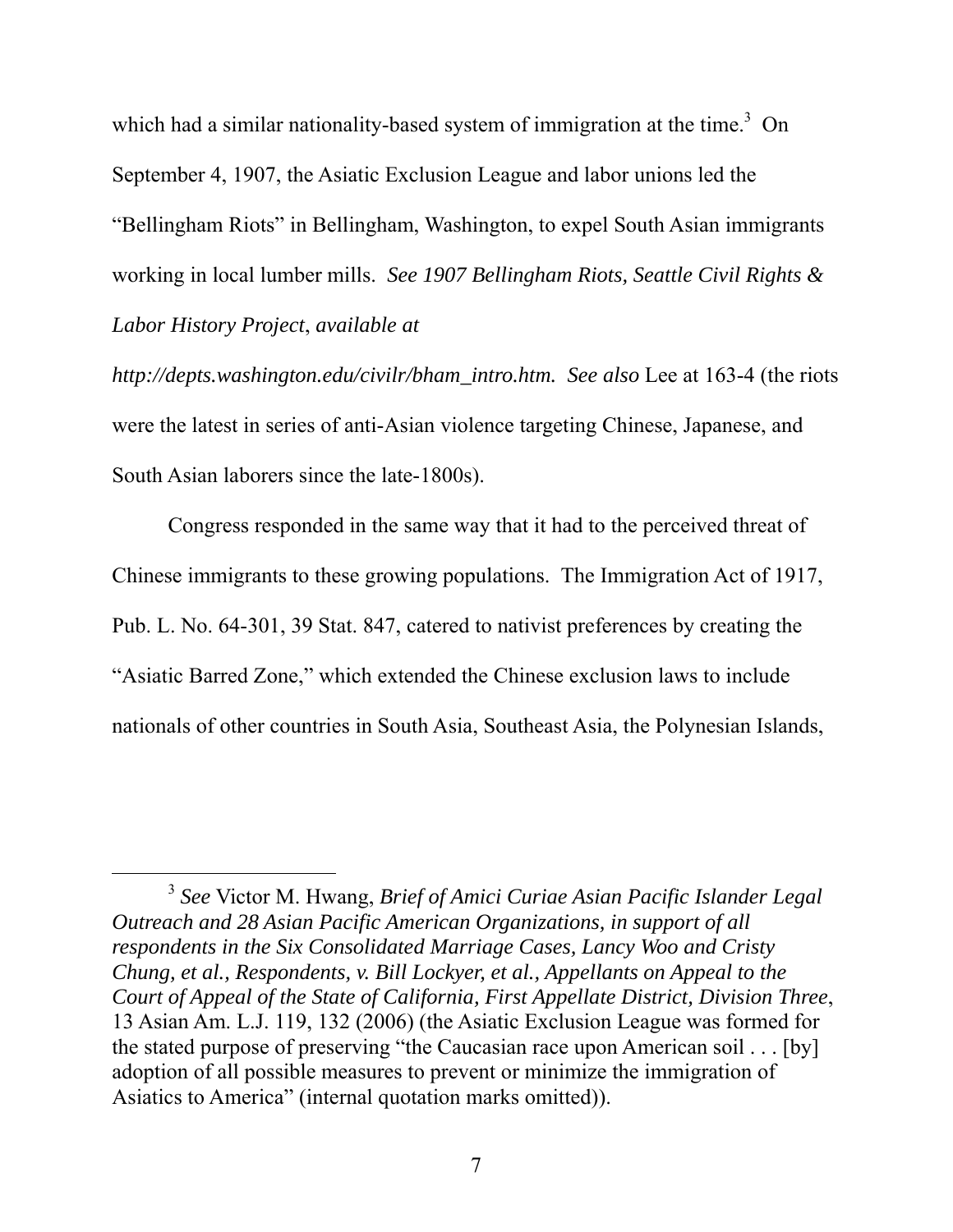and parts of Central Asia. $4\,$  A few years later, the odious Immigration Act of 1924, or Asian Exclusion Act, Pub. L. No. 68-139, 43 Stat. 153, set immigration caps based upon national origin and prohibited the immigration of persons ineligible to become citizens, which prevented persons from Asian countries from immigrating altogether.

Because of then-U.S. jurisdiction over the Philippines, Filipinos were still able to migrate to Hawai'i and the mainland. Lee, *supra*, at 157. However, U.S. citizenship remained out of reach and Filipinos could not escape racial animus, as they were seen to present an economic threat and to "upset the existing racial hierarchy between whites and nonwhites." *Id*. at 157, 185. Anti-Filipino agitation culminated in passage of the Tydings–McDuffie Act in 1934, Pub. L. No. 73-127, 48 Stat. 456, which granted independence to the Philippines and changed the status of Filipinos from U.S. nationals to "aliens" now subject to the same restrictions as other Asian groups. The next year, Filipino nationals already in the United States became subject to deportation and repatriation. Filipino Repatriation Act, Pub. L. No. 74-202, 49 Stat. 478 (1935).<sup>5</sup>

 $\frac{1}{4}$ <sup>4</sup> An executive agreement, the Gentlemen's Agreement, reached in 1907 and 1908 restricted the immigration of Japanese laborers, as well as Koreans, whose nation was under Japanese forced occupation between the years of 1910 and 1945. *See* Hing, *supra*, at 29.

 $<sup>5</sup>$  The idea, still prevalent today, that race keeps one from being an American</sup> particularly resonated with Filipinos affected by the new restrictions: "We have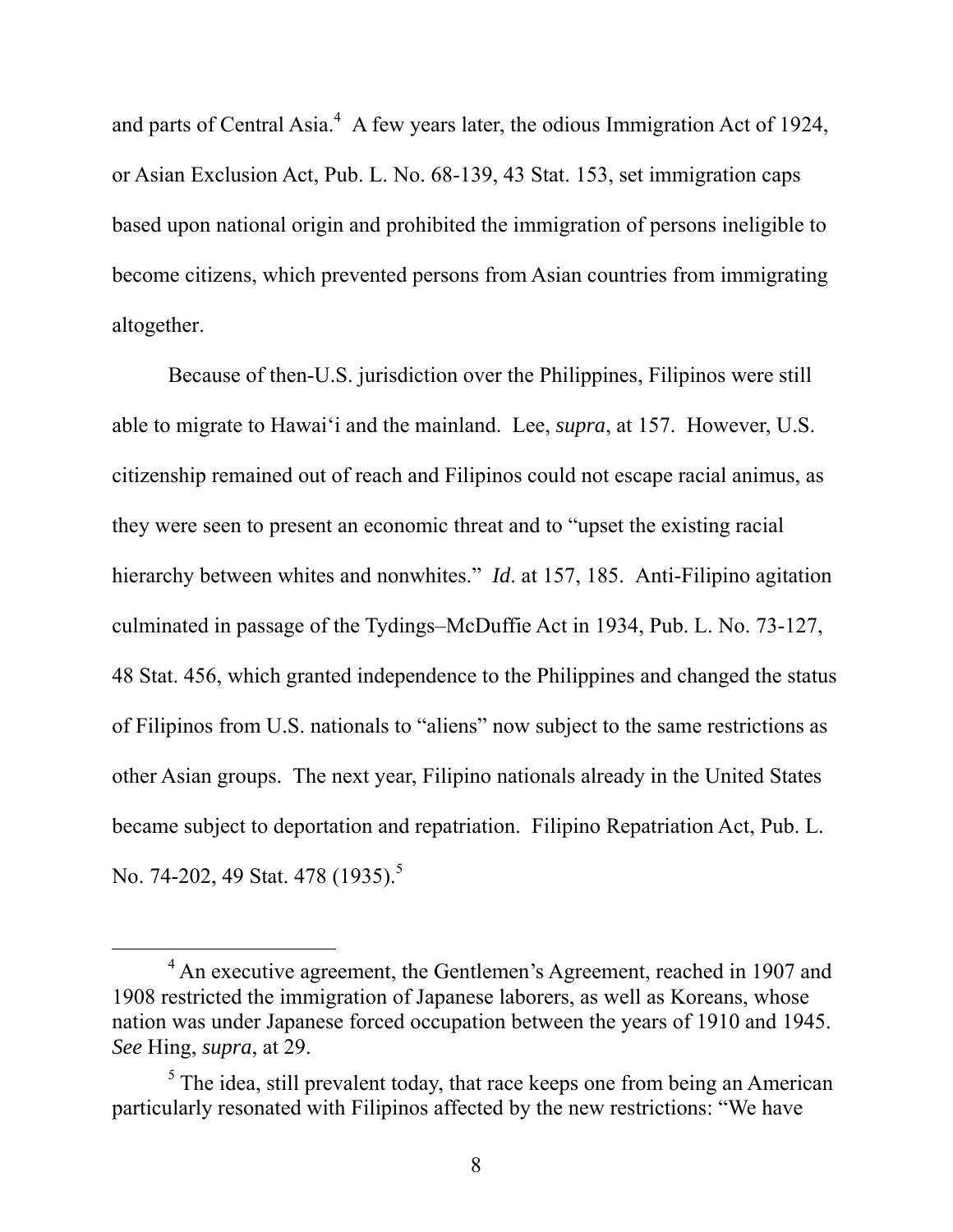Although Congress stopped passing new laws to restrict immigration from Asia in 1934, as admissions had effectively been halted, tight quotas and anti-Asian sentiment persisted. Most notably, the exclusionary racism and xenophobia underpinning these laws crystallized and escalated during World War II, when the U.S. government forcibly incarcerated over 110,000 permanent residents and U.S. citizens in internment camps on the basis of their Japanese ancestry.6

come to the land of the Free and where the people are treated equal only to find ourselves without constitutional rights . . . . We . . . did not realize that our oriental origin barred us as human being in the eyes of the law." Lee, *supra*, at 185 (citing June 6, 1935 letter from Pedro B. Duncan of New York City to the Secretary of Labor and other letters).

-

<sup>6</sup> *See* Exec. Order No. 9066, 7 Fed. Reg. 1407 (Feb. 19, 1942). For a further discussion of the improper justification for the Japanese American incarceration, see the amicus brief for the Fred T. Korematsu Center for Law and Equality. The majority of those incarcerated were living on the West Coast mainland. In Hawai'i, where more than one-third of the population was of Japanese ancestry, the logistics of confining such a large number of people and the need for their labor resulted in the more selective incarceration of 2,000 individuals. Some were removed to the mainland, while others were incarcerated at the Honouliuli camp in Hawai'i alongside foreign prisoners of war. *See* National Park Service, *Honouliuli National Monument: Historical Overview*, *available at* 

https://www.nps.gov/hono/learn/historical-overview.htm (last visited Mar. 11, 2017).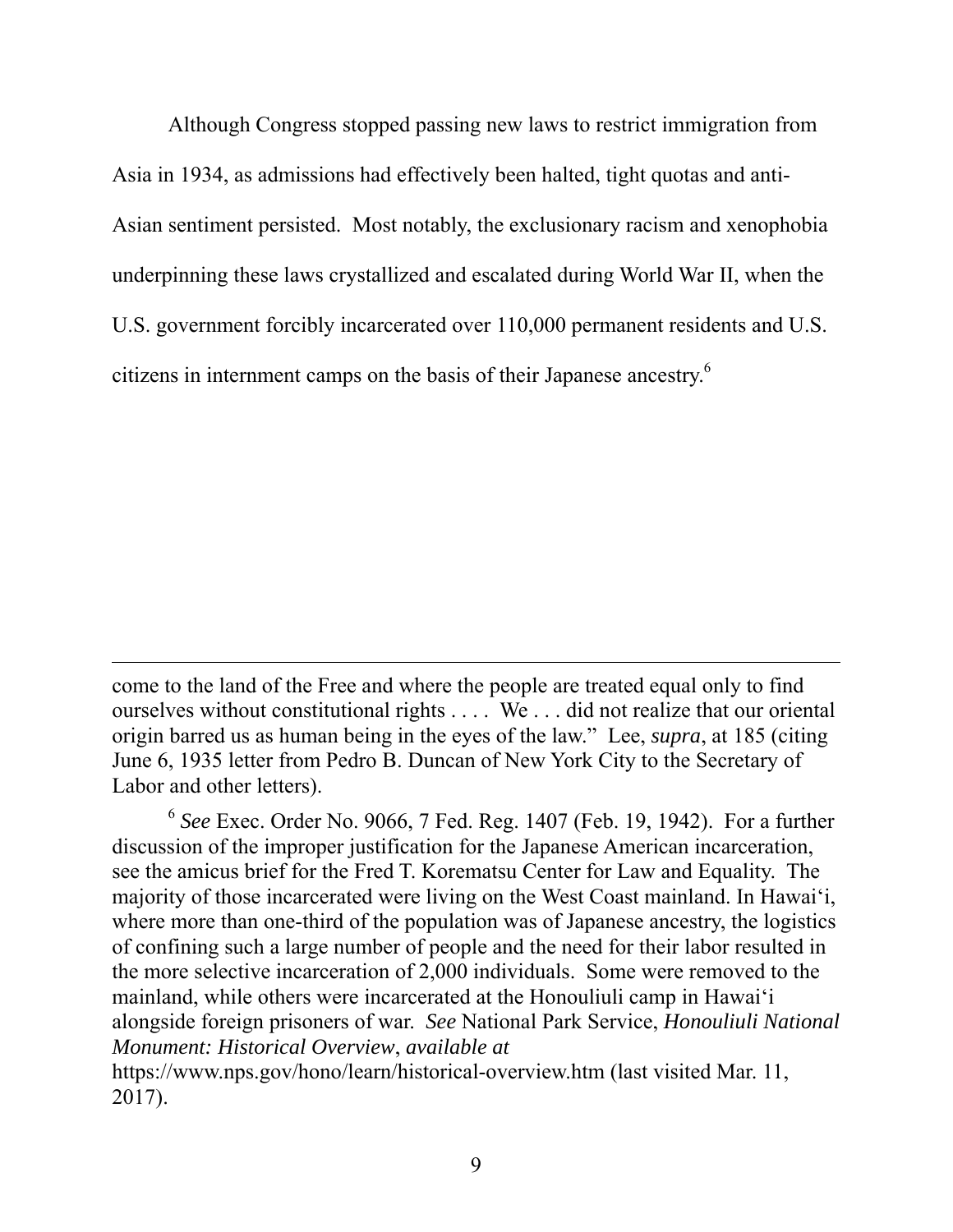# **B. In 1965, Congress and President Johnson Dismantled Immigration Quotas Based upon Nationality and Generally Barred Distinctions Based upon "Race, Sex, Nationality, Place of Birth, or Place of Residence."**

Starting during World War II and continuing over the next twenty years, Congress gradually loosened restrictions on Asian immigration to further the United States' interests on the world stage. In 1965, Congress broadly prohibited discrimination based on race and national origin in the context of immigration, imposing statutory constraints that the Revised Order simply cannot overcome.

At the urging of President Franklin D. Roosevelt, who emphasized America's alliance with China and called the exclusion of its citizens by the United States "a historic mistake," Lee, *supra*, at 256, Congress repealed the Chinese exclusion laws with the Magnuson Act of 1943 (or Chinese Exclusion Repeal Act), Pub. L. No. 78-199, 57 Stat. 600, and replaced them with a tight quota of 105 visas per year. In 1946, the Luce–Celler Act, Pub. L. No. 79-483, 60 Stat. 416, similarly allowed 100 Filipinos and Indians, each, to immigrate per year and permitted their naturalization.<sup>7</sup> In 1952, the Immigration and Nationality Act (or McCarran– Walter Act), Pub. L. No. 82-414, 66 Stat. 163, repealed the Asiatic Barred Zone

 $\frac{1}{7}$  $\frac{7}{7}$  This bill allowed Dalip Singh Saund to become a naturalized citizen. He would become the first Asian Pacific American Member of Congress. *See* Lee, *supra*, at 373-5, 392.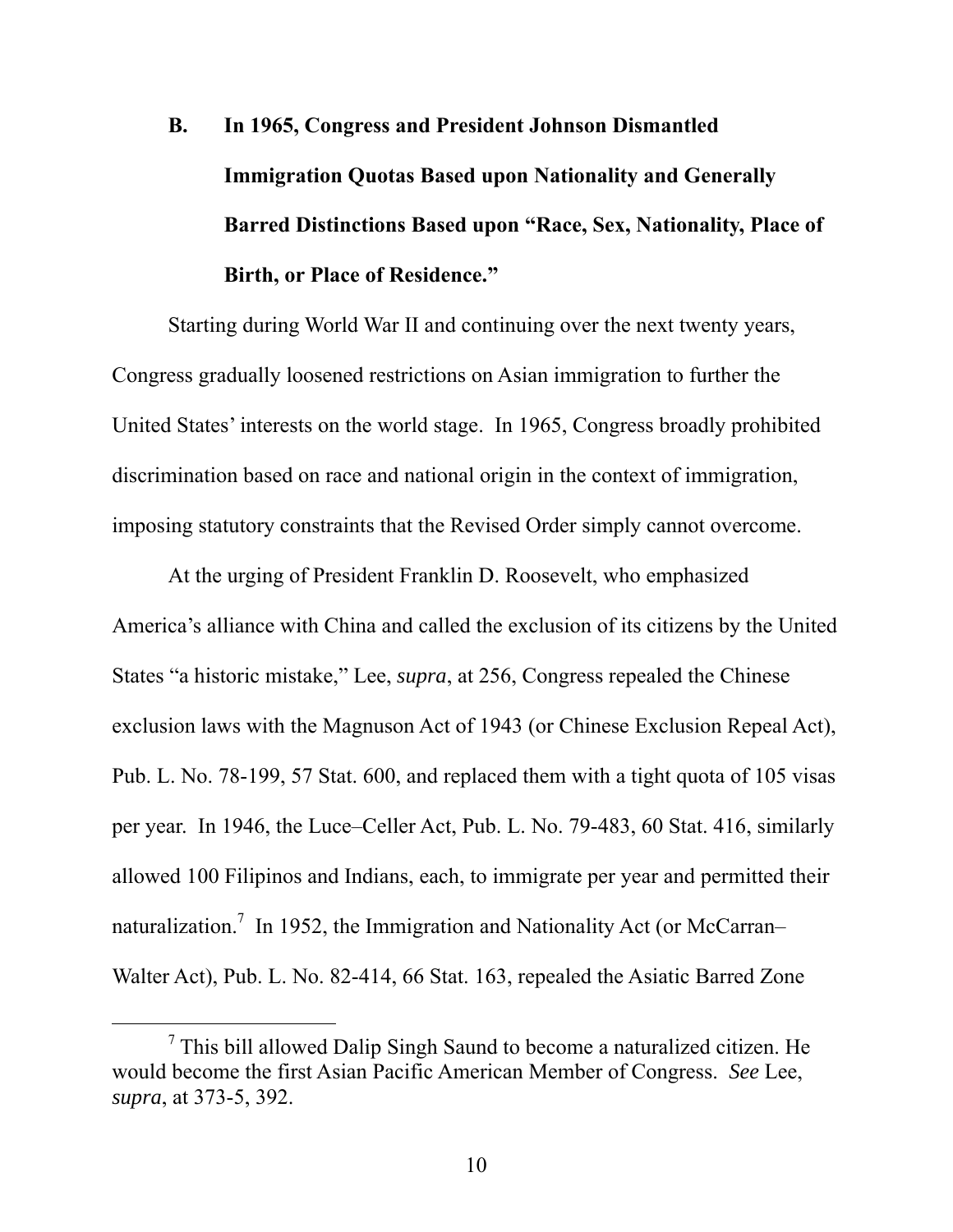and eliminated the racial bar on citizenship, yet retained national origin quotas that heavily favored immigration from northern and western Europe.

After decades of moderately more permissive but highly regimented immigration quotas tied to prospective immigrants' countries of origin, the Immigration and Nationality Act of 1965 marked a dramatic turning point. Like Presidents Harry S. Truman and Dwight D. Eisenhower before him, President John F. Kennedy opposed the national origins quota system, calling the system "nearly intolerable" and inequitable. Remarks to Delegates of the American Committee on Italian Migration (June 11, 1963), *available at* 

http://www.presidency.ucsb.edu/ws/?pid=9269. In 1965, Congress finally agreed, abolishing the national origins quotas in an act signed by President Johnson and providing that "[e]xcept as specifically provided" in certain subsections,  $8$  "no person shall receive any preference or priority or be discriminated against in the issuance of an immigrant visa because of the person's race, sex, nationality, place of birth, or place of residence." 8 U.S.C. § 1152(a)(1)(A). Consistent with the contemporaneous and monumental Civil Rights Act of 1964, which outlawed

 <sup>8</sup> The excepted subsections address "Per country levels for family-sponsored and employment-based immigrants," 8 U.S.C. § 1152(a)(2), statutory creation of "special immigrant" categories for preferred treatment (*e.g.* certain Panamanian nationals who worked in the Canal Zone, etc.), 8 U.S.C. § 1101(a)(27), admission of immediate relatives of U.S. citizens, 8 U.S.C. § 1151(b)(2)(A)(i), and the statutorily-created system of allocation of immigrant visas, 8 U.S.C. § 1153.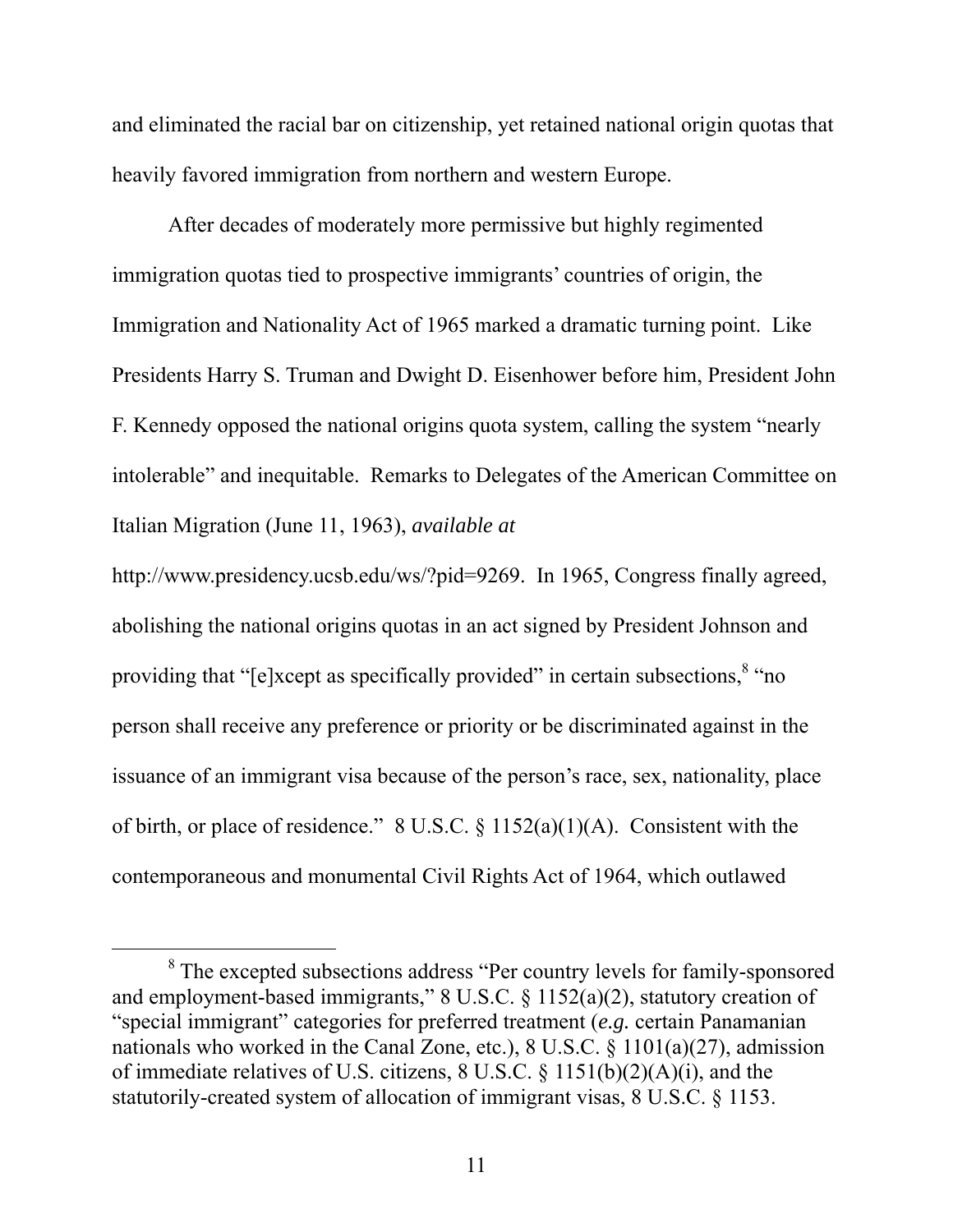discrimination on the basis of "race color, religion, sex, or national origin," and the Voting Rights Act of 1965, the Immigration and Nationality Act of 1965 marked a firm departure from the United States' past reliance upon such characteristics. *See*  Gabriel J. Chin, *The Civil Rights Revolution Comes to Immigration Law: A New Look at the Immigration and Nationality Act of 1965*, 75 N.C. L. Rev. 273 (1996).

The reopening of America's doors in 1965 transformed the Asian Pacific American community. Today nearly two-thirds of the country's Asian Pacific American population is foreign-born. Karthick Ramakrishnan & Farah Z. Ahmad, *State of Asian Americans and Pacific Islanders Series: A Multifaceted Portrait of a Growing Population* 23 (Sept. 2014), *available at* http://aapidata.com/wpcontent/uploads/2015/10/AAPIData-CAP-report.pdf. The experience of many Asian Pacific American families in the United States began with the opportunity to immigrate that was denied to their ancestors. But even the relaxation of the immigration laws did not erase the harmful legacies of those earlier laws, which tore apart families, denied lawful immigrants the right to naturalize and the rights that accompany citizenship, and dignified with the force of law the xenophobia, racism, and invidious stereotypes that many Americans held of Asians. Indeed, for many of these reasons, Congress recently reaffirmed its condemnation of the Chinese exclusion laws with the passage of resolutions expressing regret for those laws. S. Res. 201, 112th Cong. (2011); H.R. Res. 683, 112th Cong. (2012). The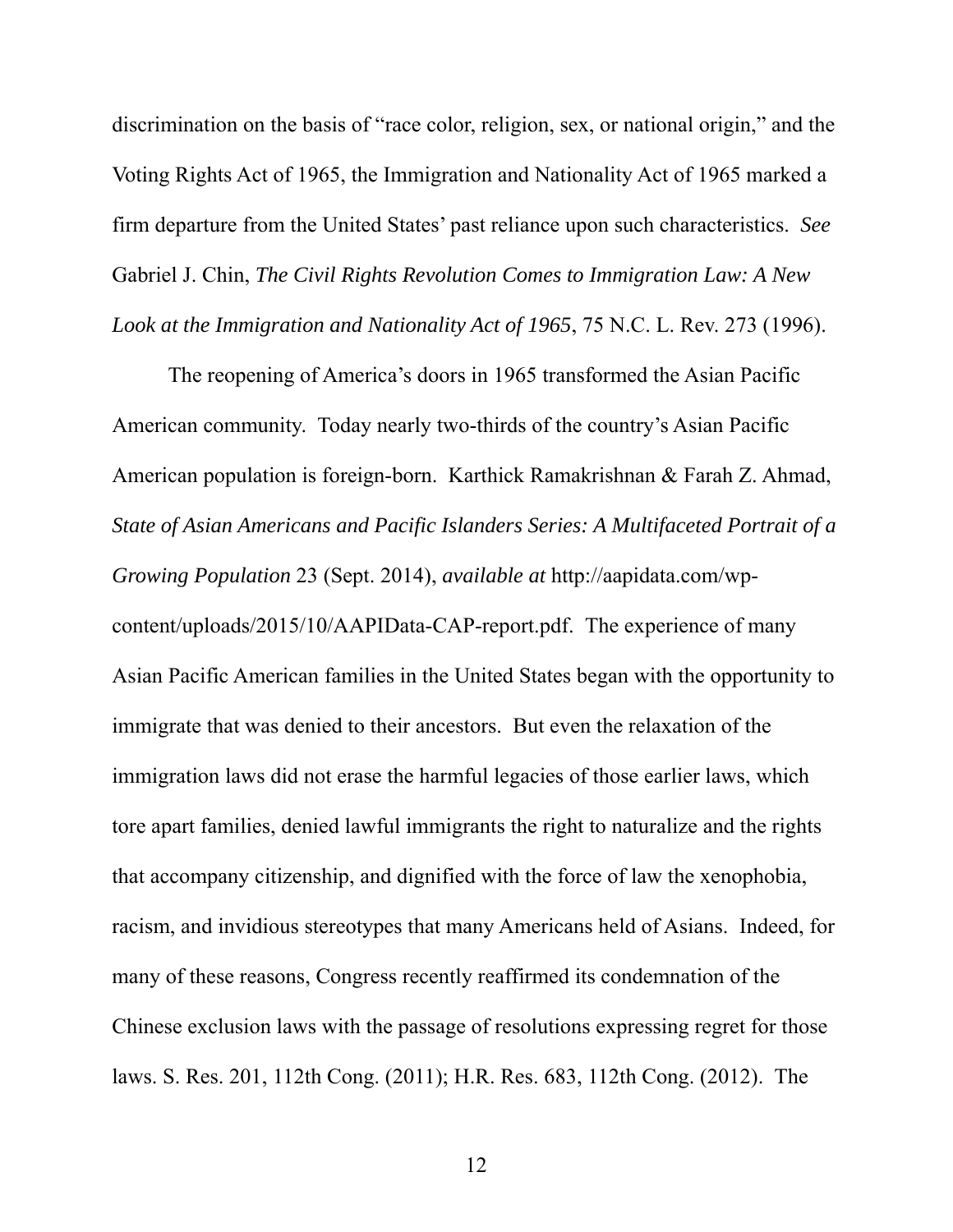Senate resolution explicitly recognized that "[the] framework of anti-Chinese legislation, including the Chinese Exclusion Act, is incompatible with the basic founding principles recognized in the Declaration of Independence that all persons are created equal." S. Res. 201, *supra*.

Having long been the subject of exclusionary immigration laws, Asian Pacific Americans know the lasting pain and injury that result from the use of national origin as a basis for preference or discrimination in immigration laws. The Revised Order is an unwelcome return to a pre-Civil Rights Era approach to immigration when prospective immigrants were admitted based not on their applications, but upon ugly stereotypes about the citizens of their countries of origin. For the reasons set forth in this brief, as well as the briefs submitted by the State of Hawai'i and various other *amici curiae*, the Court should enjoin its enforcement.

## **III. The Executive Order Violates 8 U.S.C. § 1152(a)(1)(A)'s Bar on Nationality-Based Discrimination.**

As set forth in Part II, Congress in the Civil Rights Era rejected the discriminatory immigration policies of the past. The Immigration and Nationality Act amendments in 1965, and in particular Section 1152(a)(1)(A), disavowed discrimination on the basis of race and national origin in the issuance of immigrant visas.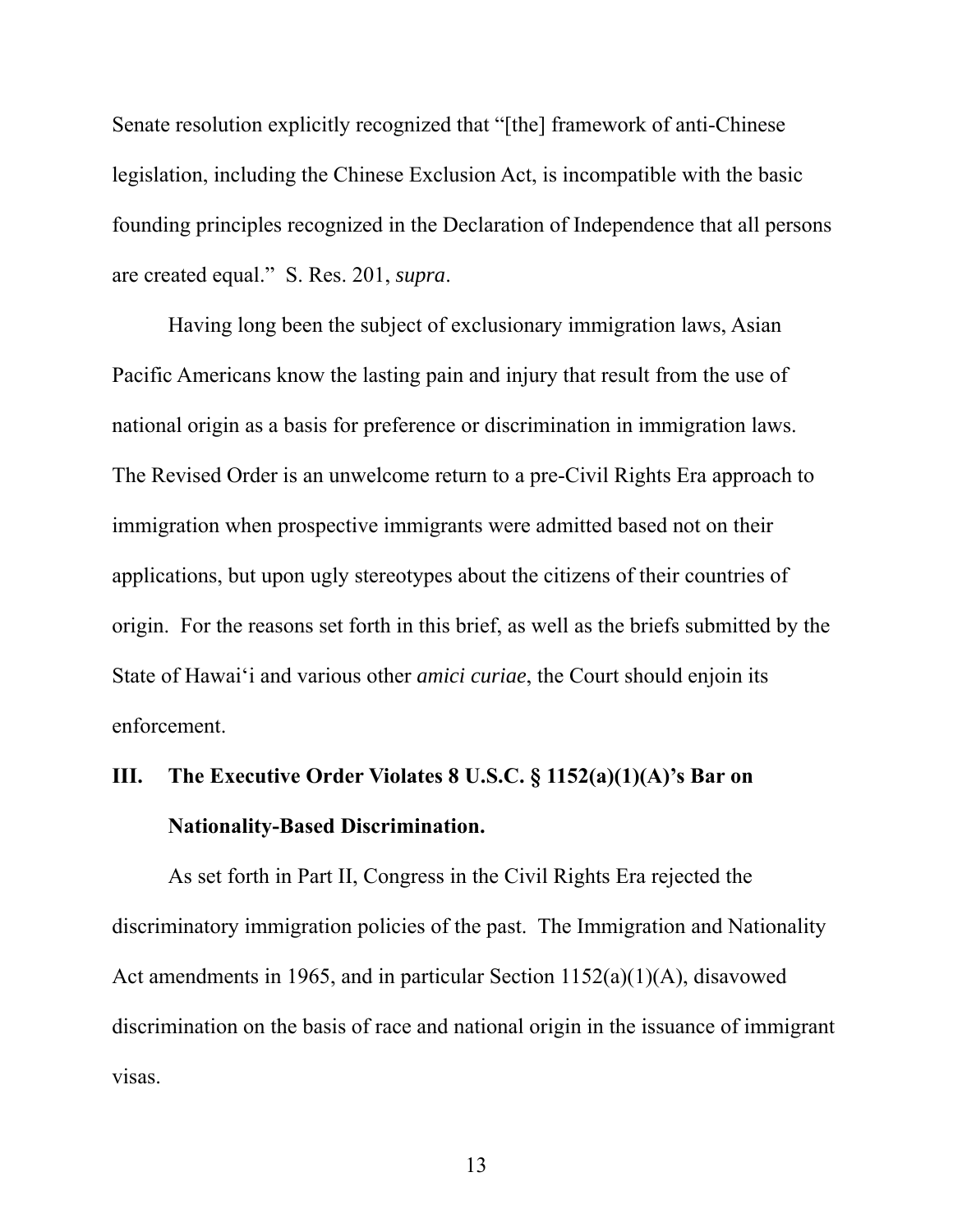## **A. The 1965 Immigration and Nationality Act Amendments Prohibit Discrimination Related to National Origin.**

Since the Immigration and Nationality Act was amended in 1965, courts have consistently held that the government cannot discriminate on the basis of nationality in the immigration context. *See* 8 U.S.C. § 1152(a)(1)(A) ("Except as specifically provided in paragraph  $(2)$  and in sections  $1101(a)(27)$ , 1151(b)(2)(A)(i), and 1153 of this title, no person shall receive any preference or priority or be discriminated against in the issuance of an immigrant visa because of the person's race, sex, nationality, place of birth, or place of residence."). Courts interpreting this provision have found that "Congress could hardly have chosen more explicit language" in barring discrimination against the issuance of a visa because of a person's nationality or place of residence. *See Legal Assistance for Vietnamese Asylum Seekers v. Dep't of State* ("*LAVAS*"), 45 F.3d 469, 472–73 (D.C. Cir. 1995) (finding "Congress has unambiguously directed that no nationalitybased discrimination shall occur"), *vacated on other grounds*, 519 U.S. 1 (1996). Although Congress delegated to the Executive Branch considerable authority to prescribe conditions of admission to the United States, courts have affirmed that the Executive Branch may not make such determinations on impermissible bases such as "invidious discrimination against a particular race or group." *Wong Wing Hang v. INS*, 360 F.2d 715 (2d Cir. 1966) (concluding that nationality is an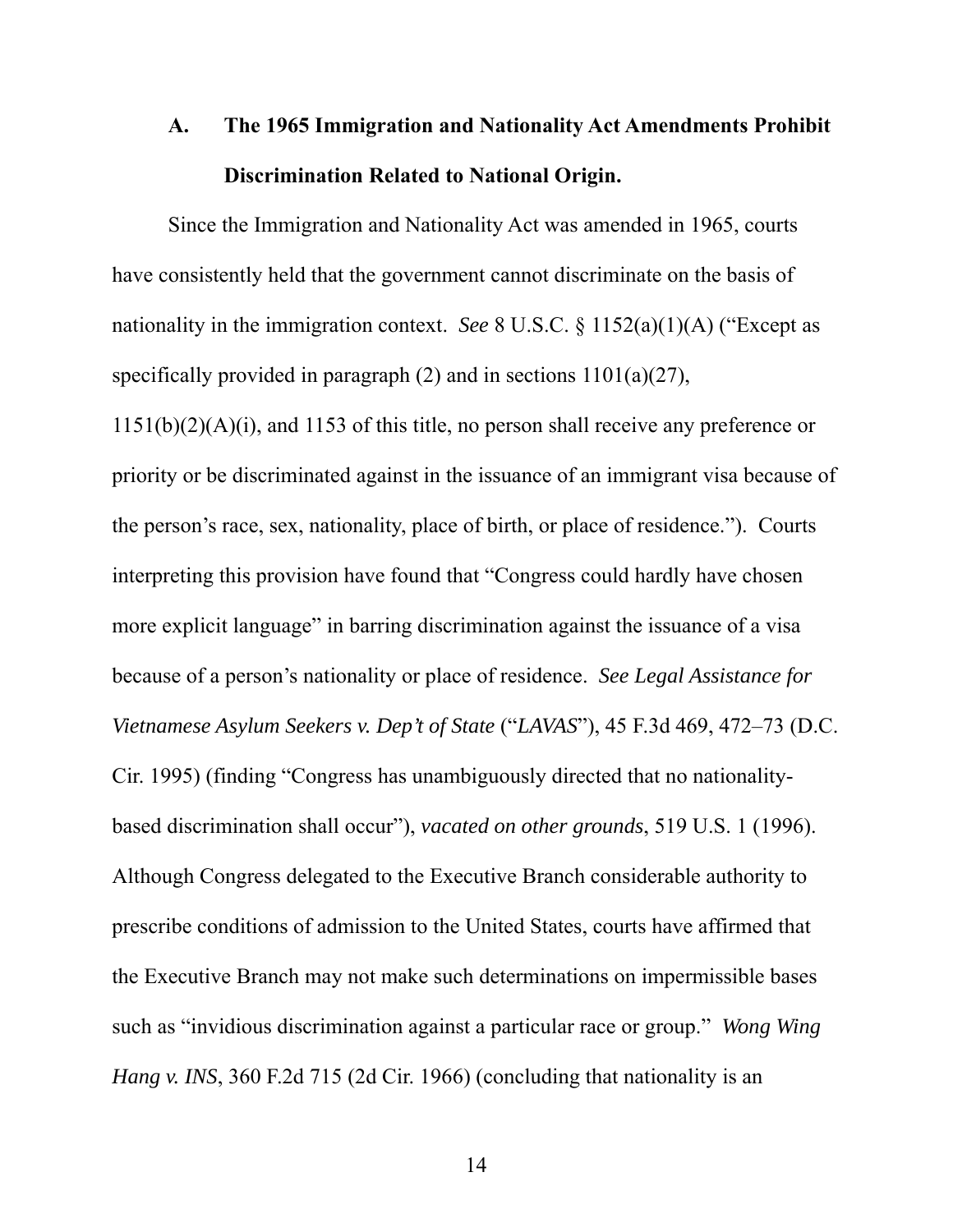impermissible basis for deportation); *see also Abdullah v. INS*, 184 F.3d 158, 166– 67 (2d Cir. 1999) ("[T]he Constitution does "not permit an immigration official, in the absence of [lawful quota] policies, to . . . discriminate on the basis of race and national origin.") (citing *Bertrand v. Sava*, 684 F.2d 204, 212 n.12 (2d Cir.1982)).

Courts have found that Executive Branch policies are discriminatory and contravene Section  $1152(a)(1)(A)$  when "based on impermissible generalizations" and stereotypes," *see Olsen v. Albright*, 990 F. Supp. 31, 38 (D.D.C. 1997), which are the very bases upon which the Revised Order singles out individuals from the six Muslim-majority countries for discriminatory treatment. Executive Branch actions that contravene Congress's mandate in 8 U.S.C. § 1152(a)(1)(A) must be set aside. *See LAVAS*, 45 F.3d at 474 ("The interpretation and application of the regulation so as to discriminate against Vietnamese on the basis of their nationality is in violation of the Act, and therefore not in accordance with law."); *see also Chau v. Dep't of State*, 891 F. Supp. 650 (D.D.C. 1995) (citing *LAVAS* and issuing preliminary injunctive relief holding that department policy discriminated against immigrants based on their nationality and therefore is not "in accordance with  $law$ ").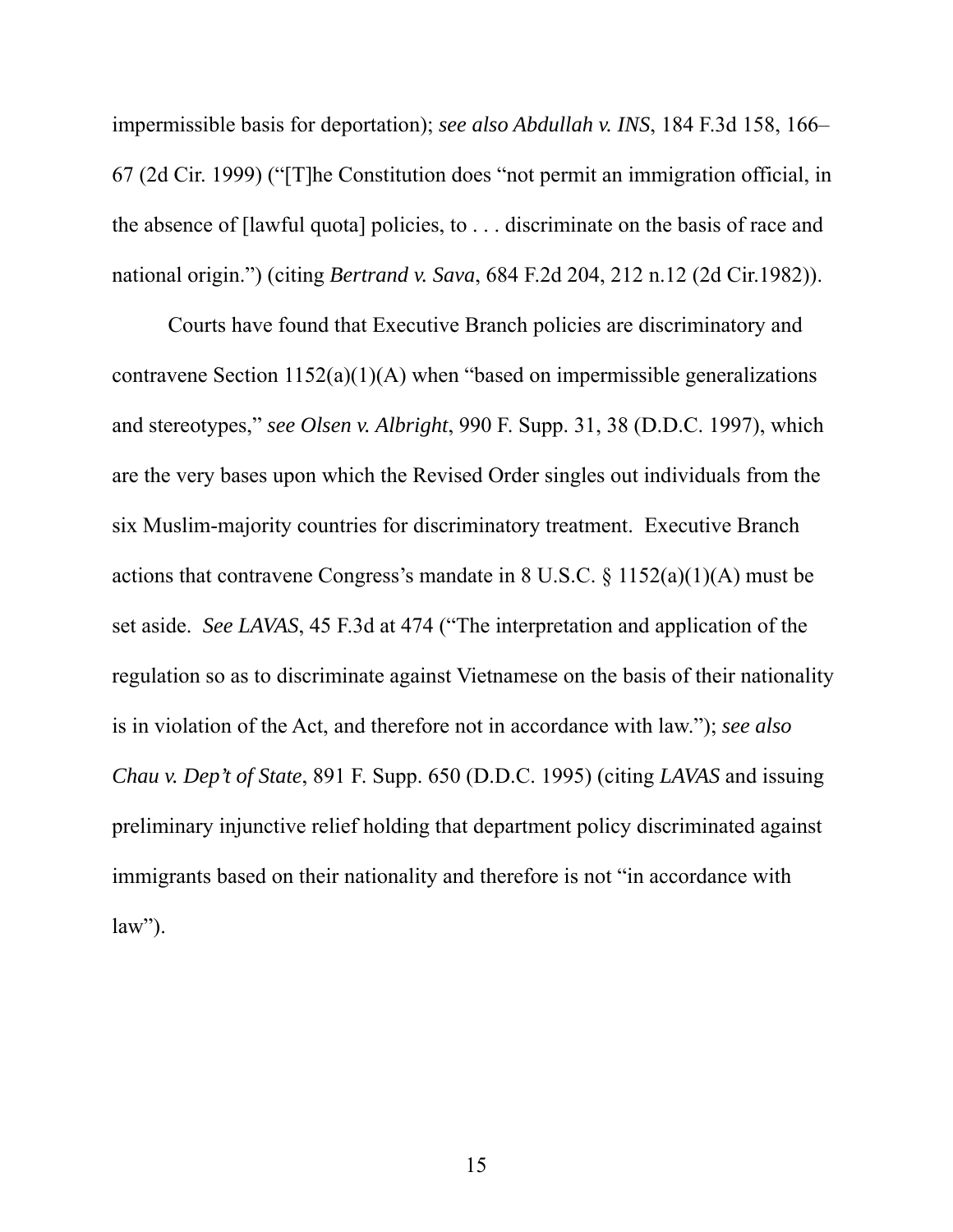# **B. The Legislative History of 8 U.S.C. § 1152(a)(1)(A) Further Supports the Broad Prohibition on Nationality-Based Discrimination.**

The legislative history surrounding the enactment of 8 U.S.C. § 1152(a)(1)(A) confirms that Congress intended to reject and repudiate the "national origins system" as an inequitable and irrelevant basis for admission decisions. For instance, a member of Congress opined that the system "embarrasse[d] us in the eyes of other nations, . . . create[d] cruel and unnecessary hardship for many of our own citizens with relatives abroad, and ... [was] a source of loss to the economic and creative strength of our country." 9 Oscar M. Trelles II & James F. Bailey III, *Immigration Nationality Acts, Legislative Histories and Related Documents 1950–1978*, at 417 (1979). For citizens with relatives abroad, Attorney General Robert F. Kennedy lamented that the national origins system "separate[d] families coldly and arbitrarily." 10-A Trelles & Bailey, *supra*, at 411. Indeed, the record confirms Congress overwhelmingly regarded the system as an outdated, arbitrary, and above all, un-American, basis upon which to decide who to admit to the country.

Statements in the legislative history resoundingly denounced the use of nationality to make immigration decisions, as it furthered the un-American belief that individuals born in in certain countries were more desirable or worthy of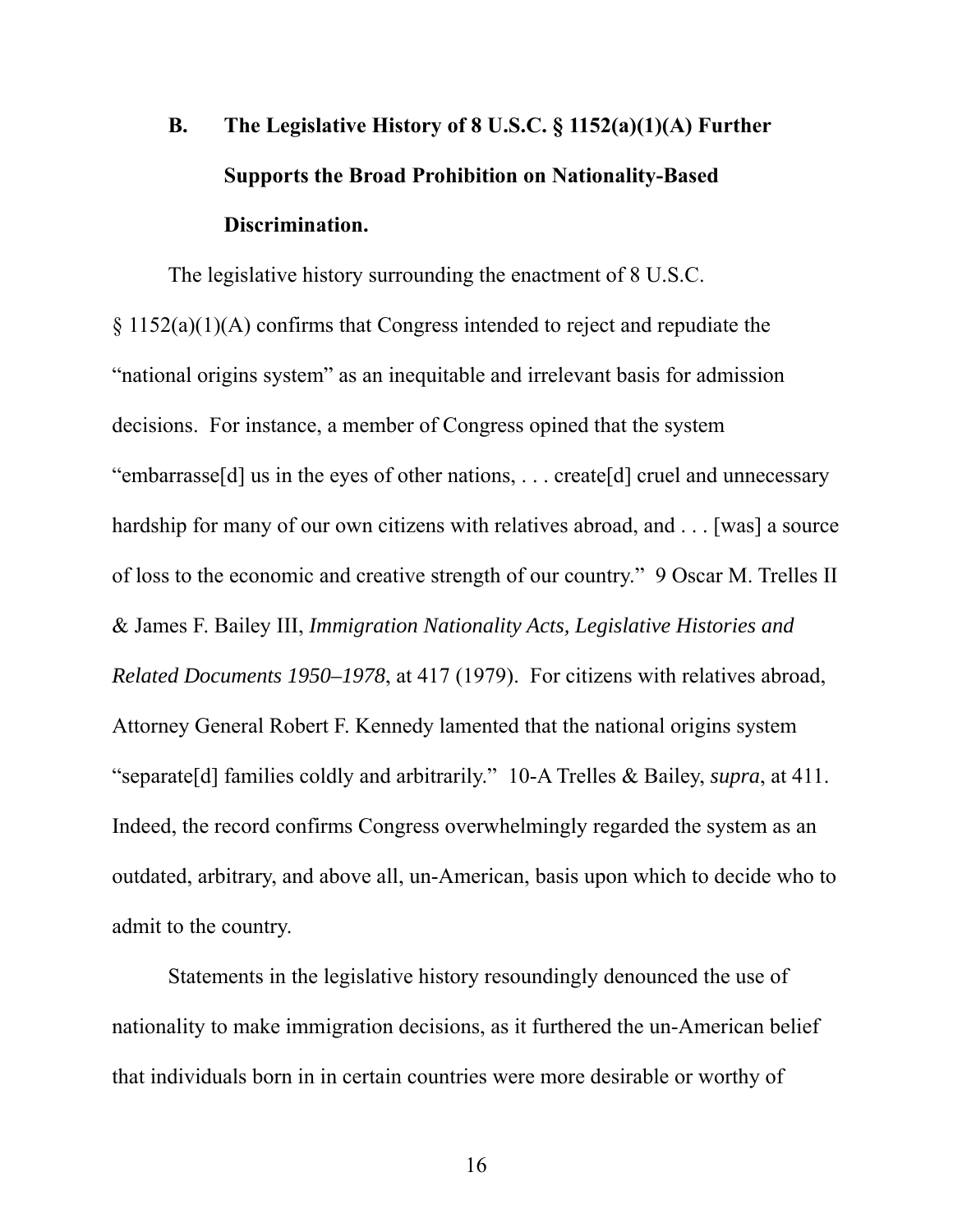admission than those from others. As explained above, nationals of Asian countries were subject to nationality-based immigration restrictions justified on the basis of unfounded and unjust stereotypes for nearly a century before the United States adopted the current system of race and country of origin neutral immigration determinations. Several members of Congress echoed President Johnson's sentiments, when in 1963 he wrote in a letter to Congress:

The use of a national origins system is without basis in either logic or reason. It neither satisfies a national need nor accomplishes an international purpose. In an age of interdependence among nations, such a system is an anachronism, for it discriminates among admission into the United States on the basis of accident of birth.

9 Trelles & Bailey, *supra*, at 2. President Johnson's aforementioned reference to prohibiting discrimination in "*admission* into the United States," confirms the contemporaneous understanding that the 1965 Act foreclosed discrimination in admission as well as immigration. And, as Attorney General Robert F. Kennedy explained in a 1963 letter to Congress, the national origins system "separate[d] families coldly and arbitrarily." 10-A Trelles & Bailey, *supra*, at 411. It would be perverse if the remedy for this animating concern for the 1965 Act was to ensure equality for family members seeking to immigrate to the country, but not for those foreign nationals who merely wanted to visit family in the United States. Later, during Congressional hearings on the 1965 Act, Attorney General Kennedy contended that abolition of the national origins system sought: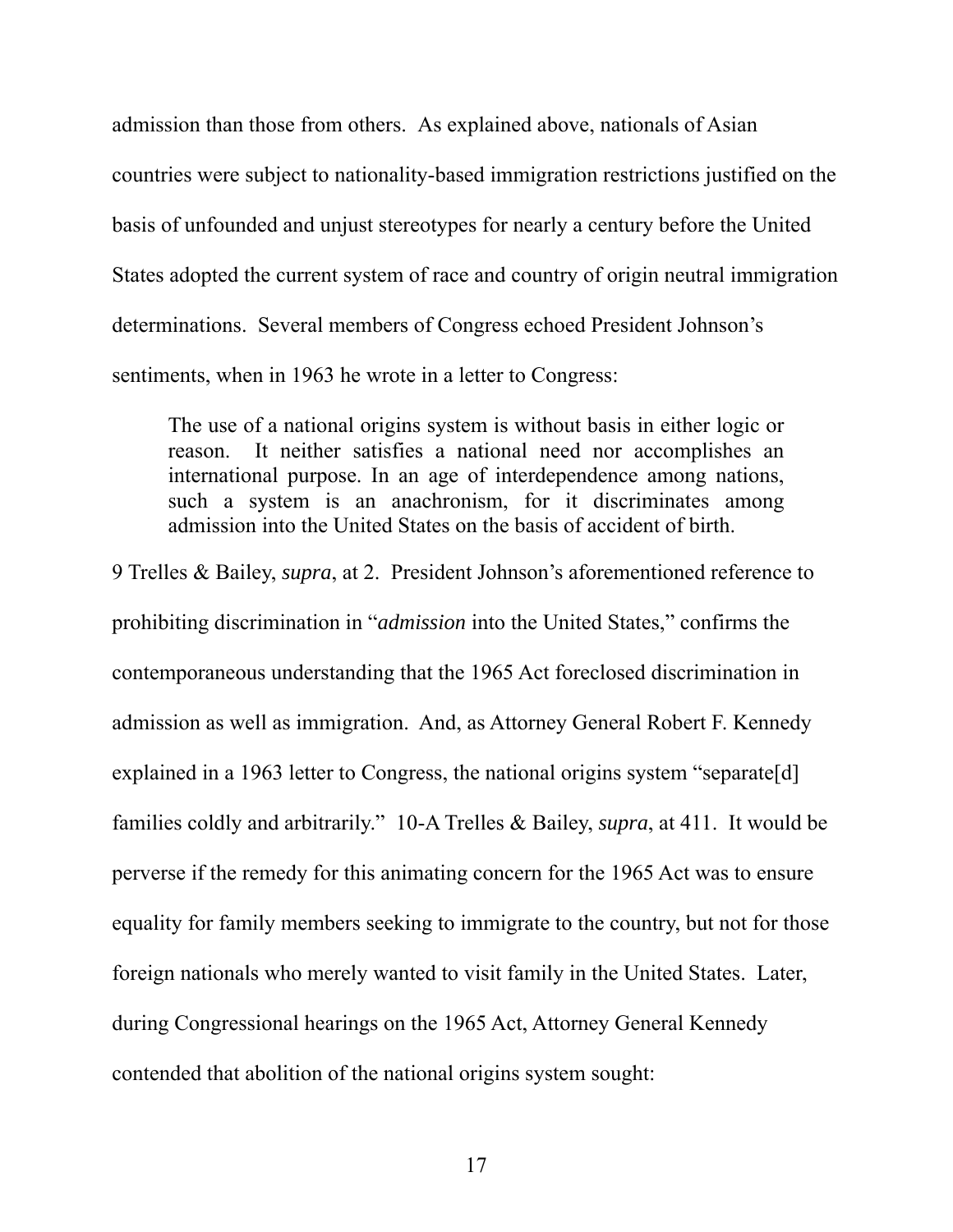not to penalize an individual because of the country that he comes from or the country in which he was born, not to make some of our people feel as if they were second-class citizens. . . . [abolition of the national origins system] will promote the interests of the United States and will remove legislation which is a continuous insult to countries abroad, many of whom are closely allied with us.

9 Trelles & Bailey, *supra*, at 420. Again, if certain citizens' relatives who are foreign nationals are barred from entering the country, or are prohibited from obtaining visas on equal footing, they cannot help but feel that they are themselves "second-class citizens."

## **IV. Statutory Limits Constrain the Executive's Discretion Related to Immigration and Refugee Admission.**

Presidential discretion in the general area of immigration and refugee admission may be broad, but it is not boundless. The President must either operate within the confines of the authority and discretion afforded by Congress (in legislation signed by the current or a preceding president) or the President must take the position that the power to act was inherent and Congress lacked the constitutional authority to impose the relevant constraint found in the Immigration and Nationality Act of 1965 in the first place. In either case, no matter how broad the claim of executive discretion, the President cannot ignore the Bill of Rights, the Fourteenth Amendment, or other provisions of the Constitution—a proposition for which this Court need look no further than the Ninth Circuit's decision last month denying these Defendants' motion to stay Judge Robart's order from the Western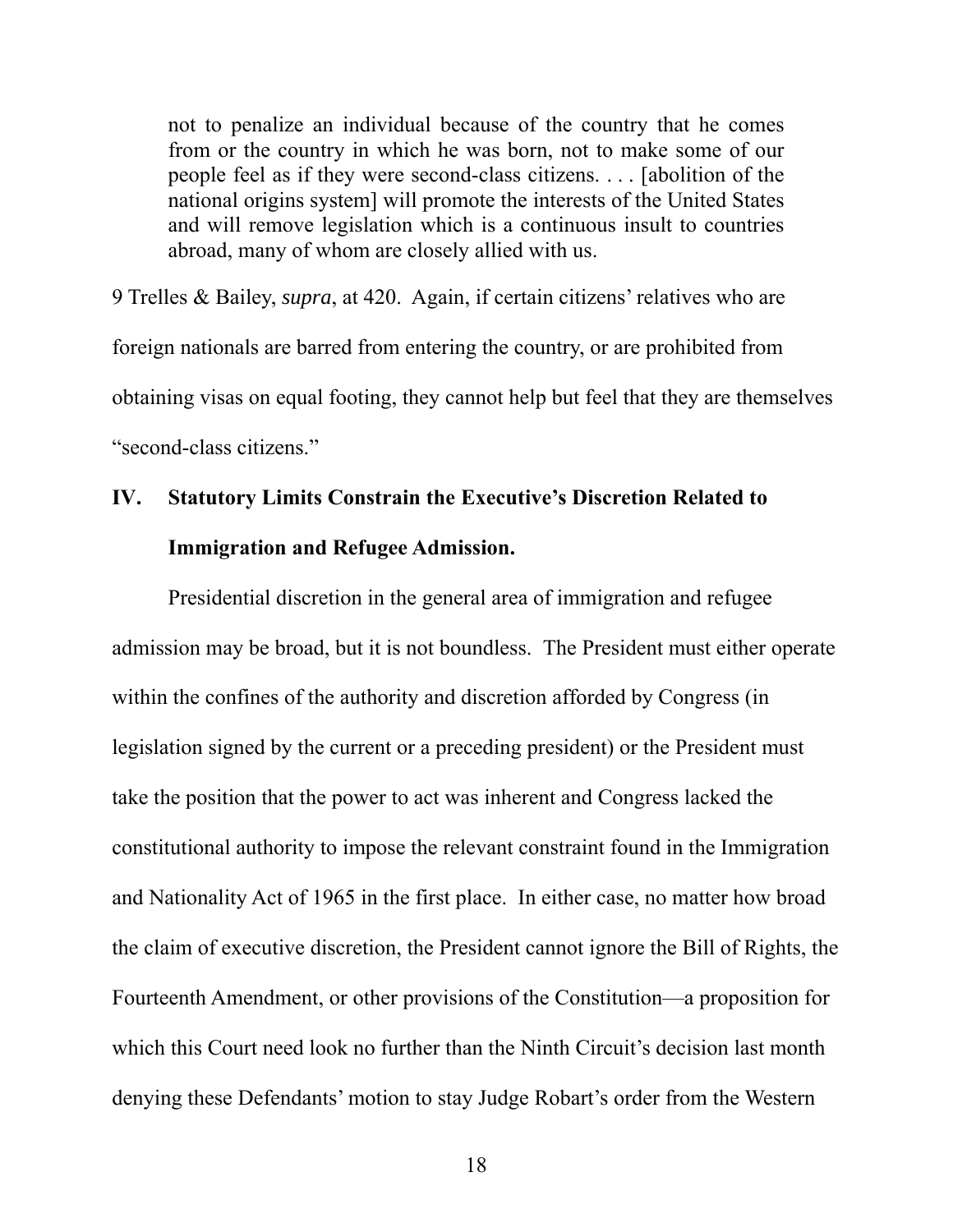District of Washington temporarily enjoining enforcement of the Original Order, which discriminated against immigrants on the basis of national origin. *See Washington*, slip op. at 13–14 (finding "no precedent to support" Defendants' claim of unreviewable presidential discretion in the area of immigration policy, and observing that Defendants' argument "runs contrary to the fundamental structure of our constitutional democracy") (citing *Boumediene*, 553 U.S. at 765). <sup>9</sup> Here, the only specific bases for authority cited in the Revised Order are statutory: "the Immigration and Nationality Act (INA), 8 U.S.C. 1101 et seq., and section 301 of title 3, United States Code." Revised Order at 1.<sup>10</sup>

#### **A. The Discretion of the Executive Is Limited by Statute.**

When the President's authority to act arises from statute, he must adhere to the bounds set by Congress. *Zivotofsky v. Clinton*, 566 U.S. 189, 196–97 (2012)

 <sup>9</sup> *See also Zadvydas*, 533 U.S. at 695 (even in the context of immigration law, congressional and executive power "is subject to important constitutional limitations").

 $10$  The Revised Order also refers generally to authority vested "by the Constitution and the laws of America" but cites no specific Constitutional provision or authority. Any claims to inherent constitutional authority over admission of aliens, notwithstanding a contrary statute, would fly in the face of well-established doctrine explained in section A.1. of Hawai'i's brief in support of its Motion for Temporary Restraining Order. *See* Br. at 24 (quoting *Arizona v. United States*, 132 S. Ct. 2492, 2507 (2012), and *Galvan v. Press*, 347 U.S. 522, 531 (1954), for the proposition that the Framers " 'entrust[ed] *exclusively to Congress*' . . . the power to set '[p]olicies pertaining to the entry of aliens and their right to remain here.' " (emphasis added)); *see also INS v. Chadha*, 462 U.S. 919, 940–41 (1983) ("The plenary authority of Congress over aliens under Art. I, § 8, cl. 4, is not open to question  $\dots$  .").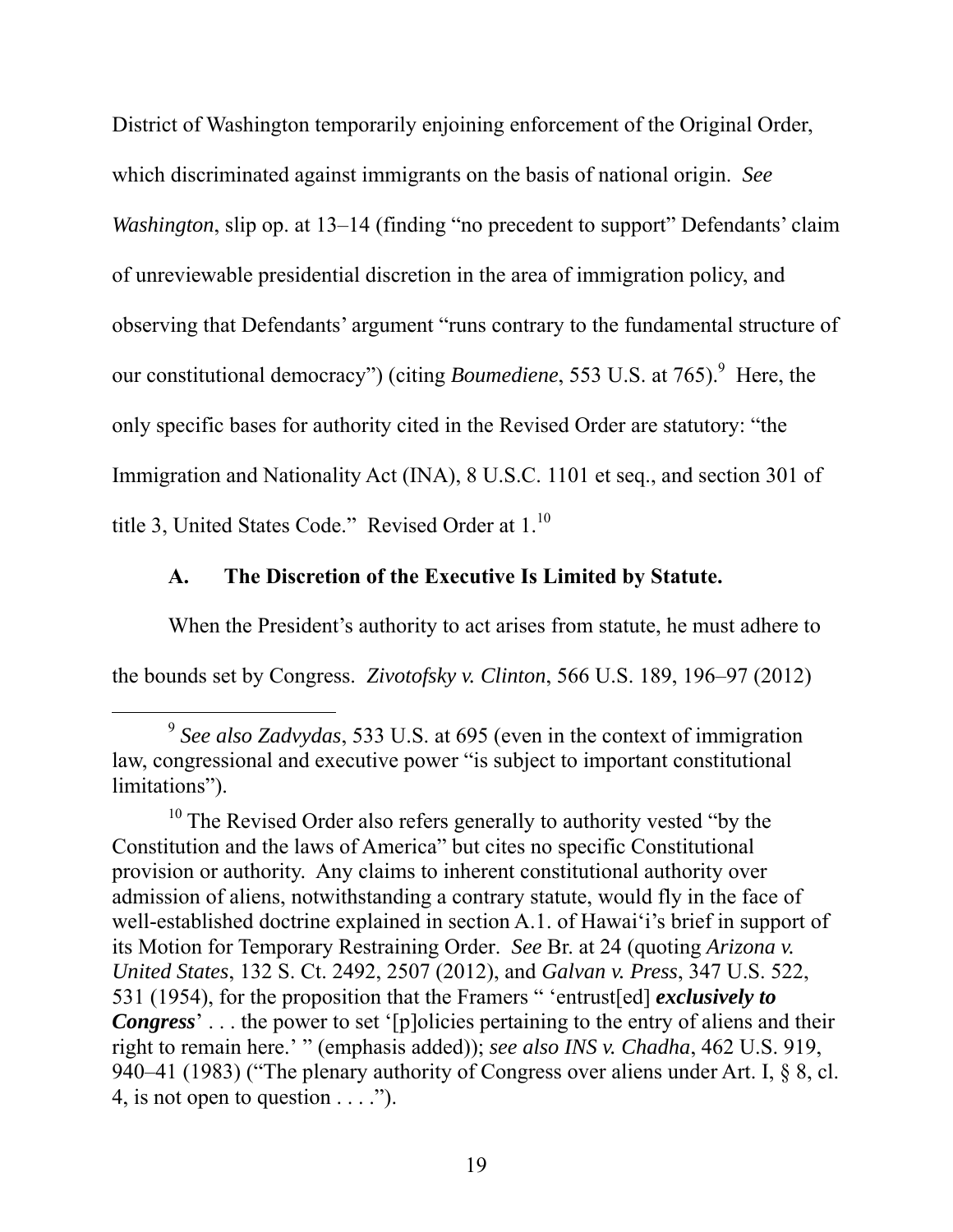(quoting *Freytag v. Commissioner*, 501 U.S. 868, 878 (1991)). In 1965, through amendments to the Immigration and Nationality Act, Congress and President Johnson specifically placed *outside* those bounds of executive authority and discretion any preference, priority, or discrimination in immigration based on nationality, place of birth, or place of residence, among other characteristics. Pub. L. No. 89-236 (1965) (codified at 8 U.S.C. § 1152(a)(1)(A)). The United States Court of Appeals for the District of Columbia Circuit has interpreted this provision to apply to admission of foreign nationals as well, holding that "Congress has unambiguously directed that no nationality-based discrimination shall occur." *LAVAS*, 45 F.3d at 472–73. This is consistent with the legislative history of the 1965 Act. *See supra* Part III.B.

Defendants' expected reliance upon 8 U.S.C. § 1182(f), which permits exclusion based upon "association with terrorist organizations," to presumptively exclude all citizens of six nations as potential terrorists, is unavailing. Because Congress has already provided "specific criteria for determining terrorism related inadmissibility," *Kerry v. Din*, 135 S. Ct. 2128, 2140 (2015) (Kennedy, J., concurring), the President's exclusionary authority under Section 1182(f), is implicitly constrained. Thus, Justice Kennedy's controlling opinion explains that the Executive's authority to exclude an individual from admission on the basis of claimed terrorist activity "rest[s] on a determination that [he or she does] not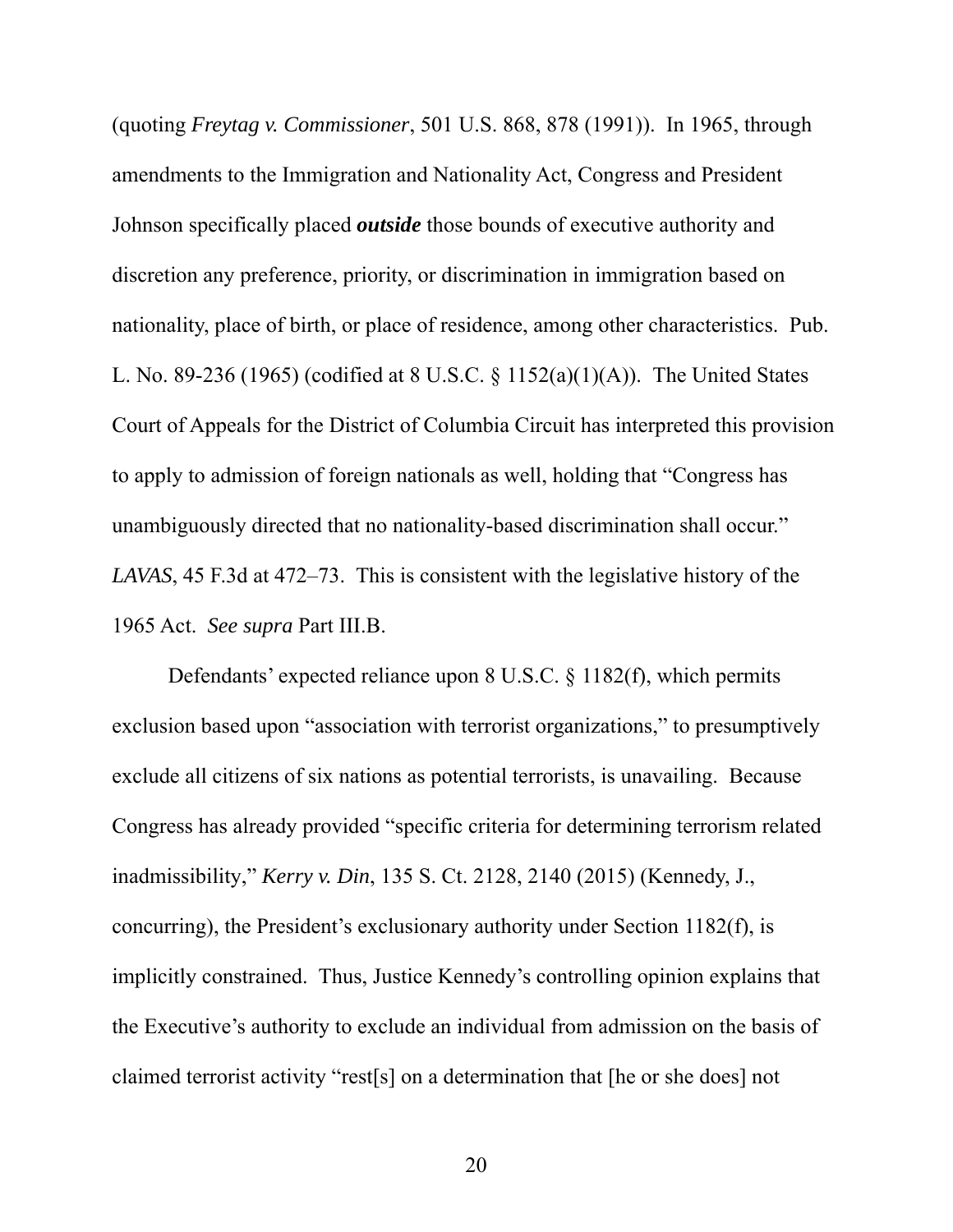satisfy the . . . requirements" of 8 U.S.C. § 1182(a)(3)(B). *Id.* Rather than obliterating the carefully considered criteria provided by Congress in this area, other courts have held that this Section 1182(f) "provides a safeguard against the danger posed by any particular case or class of cases *that is not covered by one of the categories in section 1182(a)*." *Abourezk v. Reagan*, 785 F.2d 1043, 1049 n.2 (D.C. Cir. 1986) (concluding that authority under one subsection cannot "swallow" the limitations imposed by Congress on inadmissibility under other parts of Section 1182) (emphasis added), *aff'd mem.*, 484 U.S. 1 (1987). Applying the same principle of construction, *Allende v. Shultz* held that subsections of 8 U.S.C. § 1182(a) could not be rendered superfluous by interpretation of others. 845 F.2d 1111, 1118 (1st Cir. 1988).

Both the Original Order and the Revised Order expressly discriminate against applicants for entry based on nationality and place of residence and are premised on a construction of Section 1182(f) that would obviate limitations Congress has imposed on the executive's inadmissibility determinations under Section 1182(a)—precisely what Congress and President Johnson specified by statute the Executive Branch could *not* do. Thus, the President lacked statutory authority or discretion to issue the Orders. *See Youngstown Sheet & Tube Co. v. Sawyer*, 343 U.S. 579, 637 (1952) (Jackson, J., concurring in the judgment) (observing that the President's power is at "its lowest ebb" when it is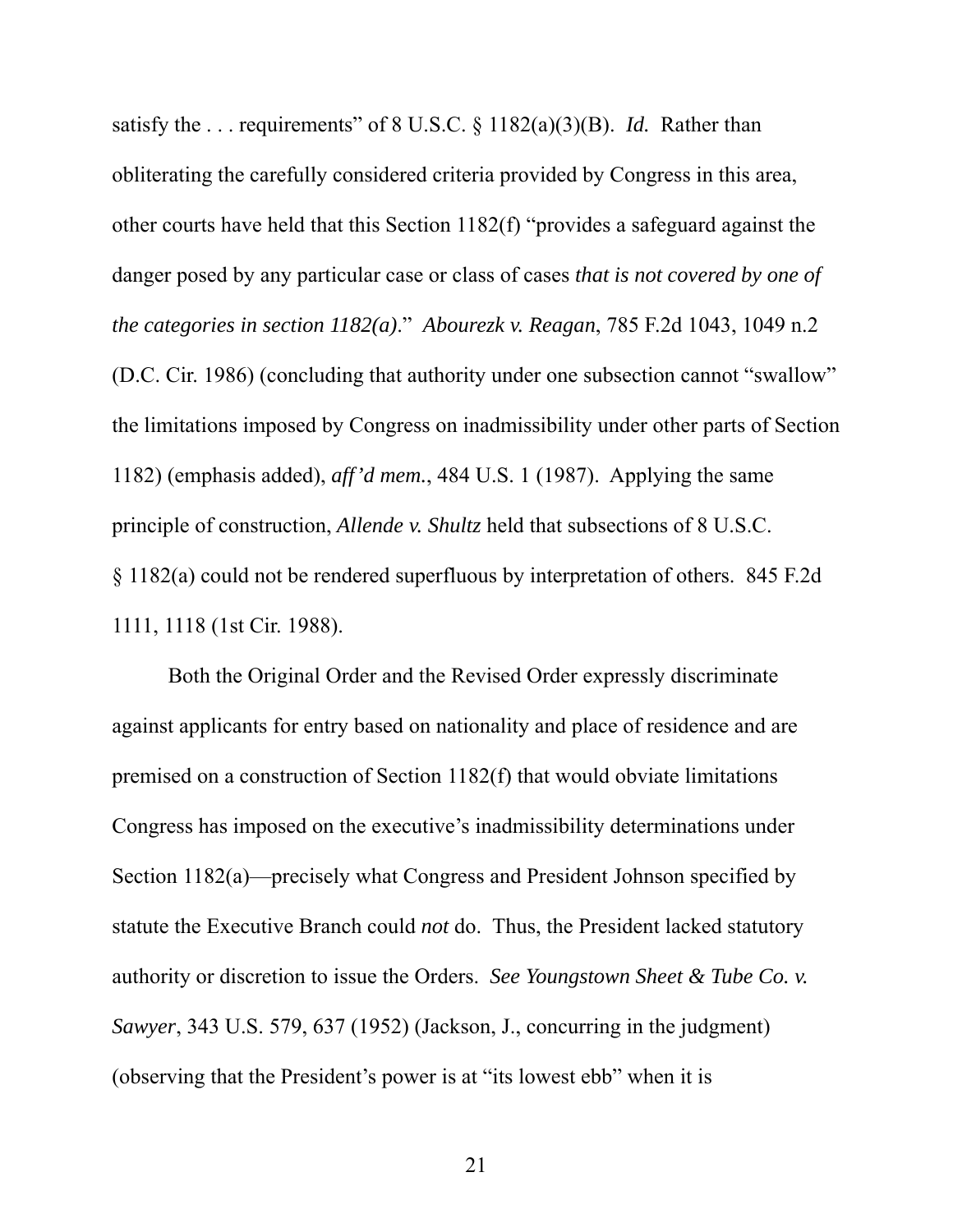"incompatible with the expressed . . . will of Congress"). Because the President lacked the authority to discriminate in immigration matters on the basis of race or national origin, the Court should enjoin enforcement of any such provisions of the Revised Order.

Defendants' insistence that honoring these carefully considered statutory limits on presidential discretion and enjoining enforcement of the Revised Order would leave the country unduly vulnerable to a terrorist attack, is unavailing. Such an argument would run counter to the lessons of, and the government's apologies for, the Japanese American incarceration during World War  $II$ <sup>11</sup>. The proffered evidence of danger in the Revised Order itself is perfunctory, and was almost entirely absent from the Original Order, which is inexplicable and unacceptable given the gravity of departing from the expressed will of Congress to not discriminate against certain applicants for entry or immigration based upon their national origin. Congress relegated this kind of discrimination into the past by the Immigration and Nationality Act of 1965, which aligned the country's immigration laws with notions of equality etched into the nation's conscience in the Civil Rights

 11 *See* Brief of the Korematsu Center, *supra*; *see also* U.S. Dep't of Justice, *Confession of Error: The Solicitor General's Mistakes During the Japanese-American Internment Cases* (May 20, 2011), *available at* https://www.justice.gov/opa/blog/confession-error-solicitor-generalsmistakesduring-japanese-american-internment-cases; Civil Liberties Act of 1988, Pub. L. No. 100-383, 102 Stat. 904.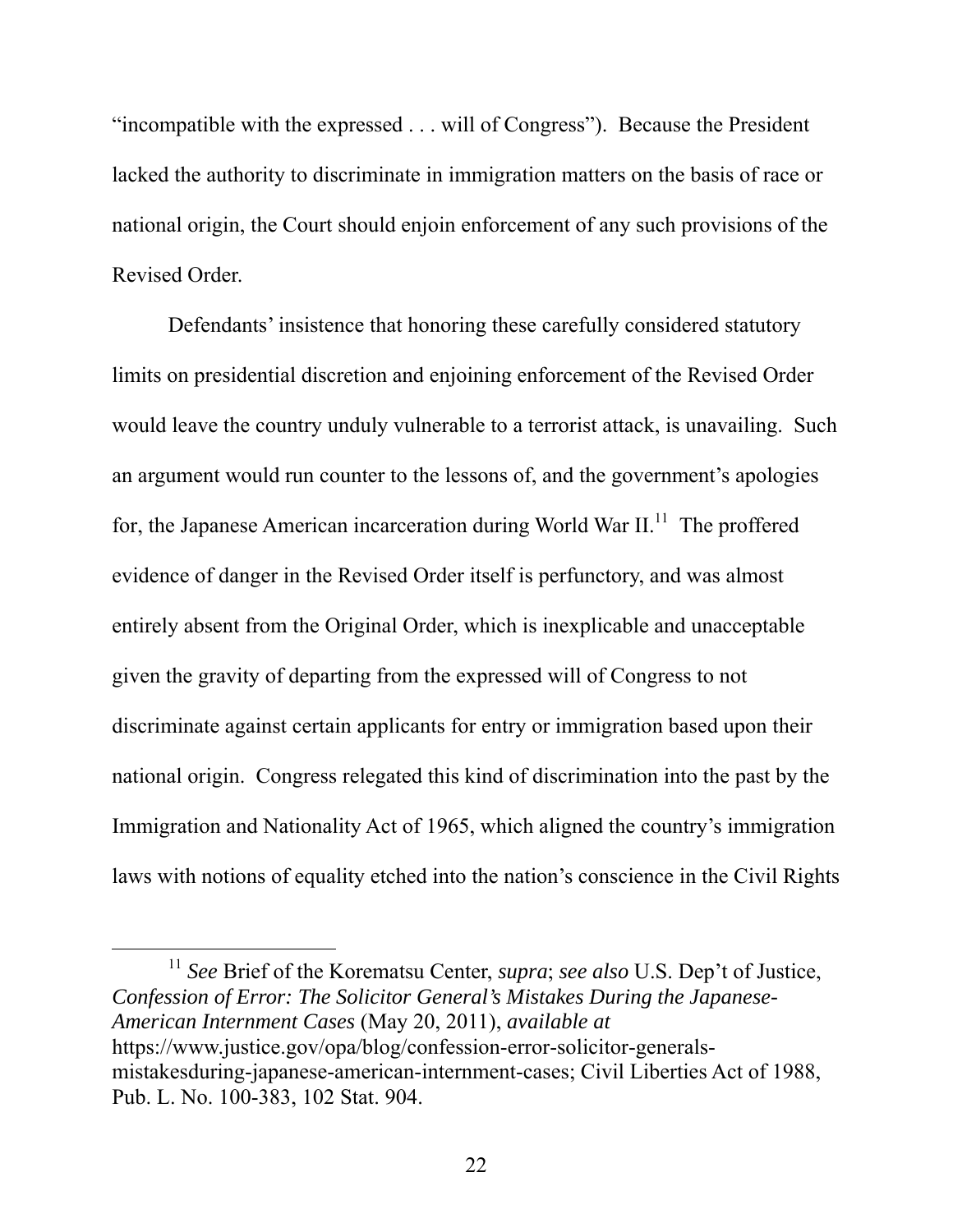Era that remain with us today. Crucially, the President retains the ability to act within the authority delegated by Congress to develop specific time-bound restrictions based on specific relevant facts and non-prohibited categories as permitted under law. *See supra* Part III (addressing limitations on executive authority).

Because the statutory provisions at issue facially prohibit enforcement of the Revised Order's discrimination against individuals in immigration and entry proceedings on the basis of nationality, place of birth, or place of residence, the Court can avoid reaching any such Constitutional question. *See, e.g.*, *Zadvydas*, 533 U.S. at 689 (courts should "ascertain whether a construction of the statute is fairly possible by which [a constitutional] question may be avoided.").

## **B. The Executive's Discretion over Admission of Aliens Is Subject to Review if Based on Bad Faith.**

Even absent a directly contrary statute, courts have restricted Executive discretion related to alien admission in circumstances where there was a "bad faith" basis for a discriminatory admission policy. *See, e.g.*, *Din*, 135 S. Ct. at 2128 (suggesting that a showing of "bad faith" permits a "look behind" the proffered basis for the exclusion determination); *American Academy of Religion v. Napolitano*, 573 F.3d 115 (2d Cir. 2009) (holding that a well-supported allegation of bad faith could render an immigration decision not bona fide). As described by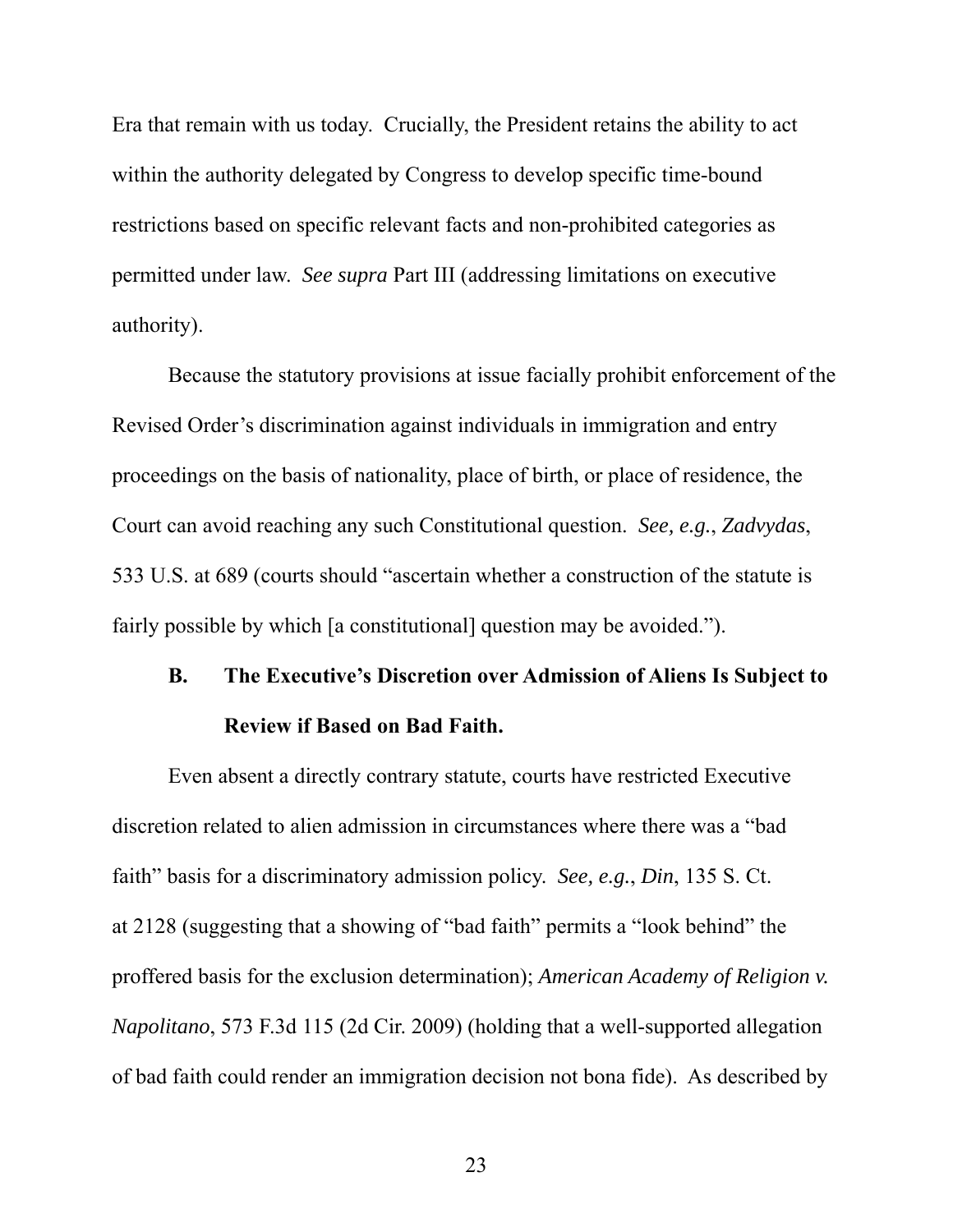the Ninth Circuit, the Supreme Court recognized the limitations on executive discretion: "the federal power over aliens was found not to be 'so plenary that any agent of the National Government may arbitrarily subject all resident aliens to different substantive rules from those applied to citizens.'" *Mow Sun Wong v. Campbell*, 626 F.2d 739, 744 (9th Cir. 1980) (quoting *Hampton v. Mow Sun Wong*, 426 U.S. 88, 101 (1976)).

A *prima facie* showing of "bad faith" is clear from the unambiguous discriminatory language of the Revised Order. The Revised Order identifies and restricts admission on the basis of national identity in violation of statutory requirements. The demonstration of a discriminatory purpose permits the Court to "look behind" the basis for exclusion, including the statements of then-candidate Trump's calling for a "a total and complete shutdown of Muslims entering the United States until our country's representatives can figure out what is going on," Donald J. Trump, *Statement on Preventing Muslim Immigration* (Dec. 7, 2015), *available at* https://www.donaldjtrump.com/press-releases/donald-j.-trumpstatement-on-preventing-muslim-immigration, statements by his campaign staff and advisors, and the actions and statements of President Trump and other members of the Administration, *see Aziz v. Trump*, No. 117CV116LMBTCB, 2017 WL 580855, at  $*7-9$  (E.D. Va. Feb. 13, 2017) (detailing public statements by thencandidate Trump as well as his advisors describing the Original Order as a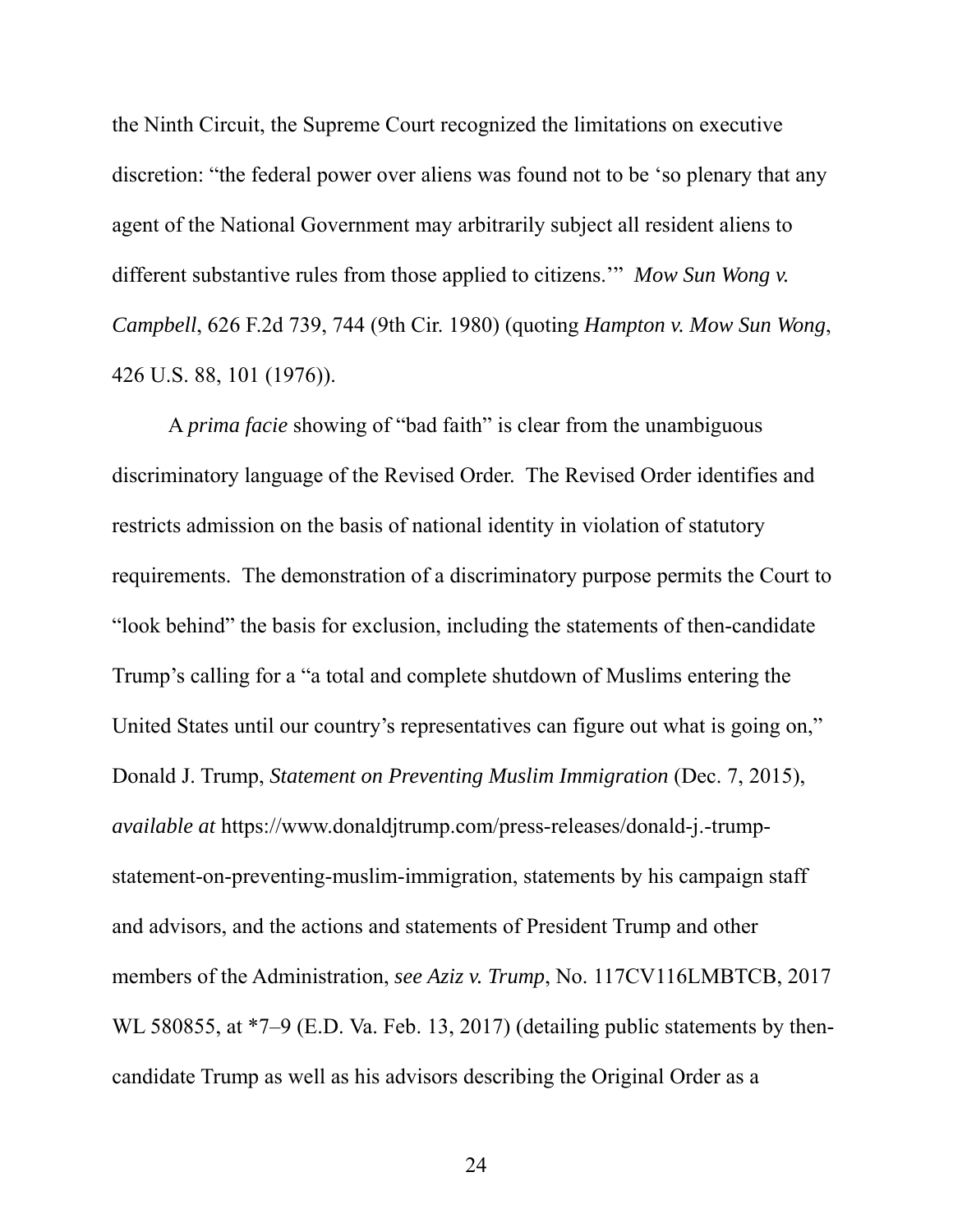"Muslim ban"). These statements provide crucial context for identifying the animus and discriminatory purpose behind the Revised Order, and afford ample basis for this Court to conclude that its exercise of Executive discretion is contrary to the requirements of law and/or the Constitution.

#### **CONCLUSION**

The United States restricted entry, immigration, and naturalization by innumerable people from many Asian nations for decades prior to 1965—an aspect of American history looked back on with shame. The statutes imposing these restrictions based upon national origin grew out of and gave credence to ugly stereotypes about nationals from the affected countries. Many Asian Pacific Americans are here today because Congress prohibited such discrimination in 1965. It did so in the Civil Rights Era, when the harm and injustice of government-sanctioned discrimination on the basis of "race, sex, nationality, place of birth, [and] place of residence" received wider recognition and could no longer be countenanced.

The Revised Order seeks to side-step these statutory prohibitions on nationality based discrimination as well as fundamental constitutional due process and equal protection concerns, to discriminate against nationals of six Muslimmajority countries, consistent with then-candidate Trump's proposal to provisionally bar admission of all Muslims into the United States. Defendants ask

25 and 25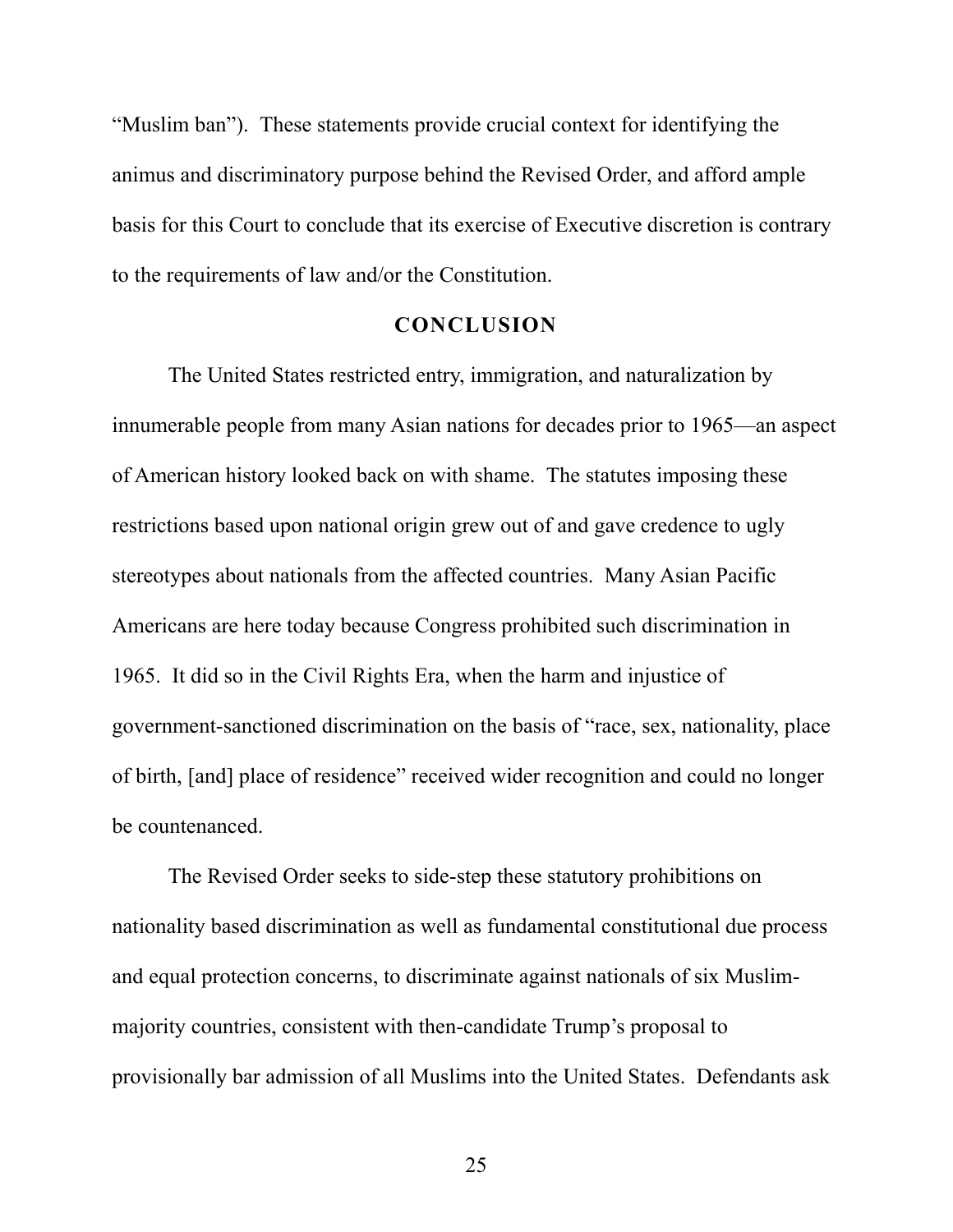this Court to uphold the Revised Order based upon thinly sourced, broad, and ugly stereotypes of nationals from the affected countries. This Court should prevent the President from exercising such unilateral authority in contravention of a core civil rights statute, lest it presage a return to the era of invidious discrimination that Congress sought to put behind us over fifty years ago.

DATED: Honolulu, Hawai'i, March 12, 2017.

Respectfully submitted,

PAMELA W. BUNN JOHN RHEE JAMES W. KIM\* TINA R. MATSUOKA\* MEREDITH S.H. HIGASHI\* NAVDEEP SINGH\* RACHANA PATHAK\*

Attorneys for *Amicus Curiae*

*\*Pro hac vice application pending*